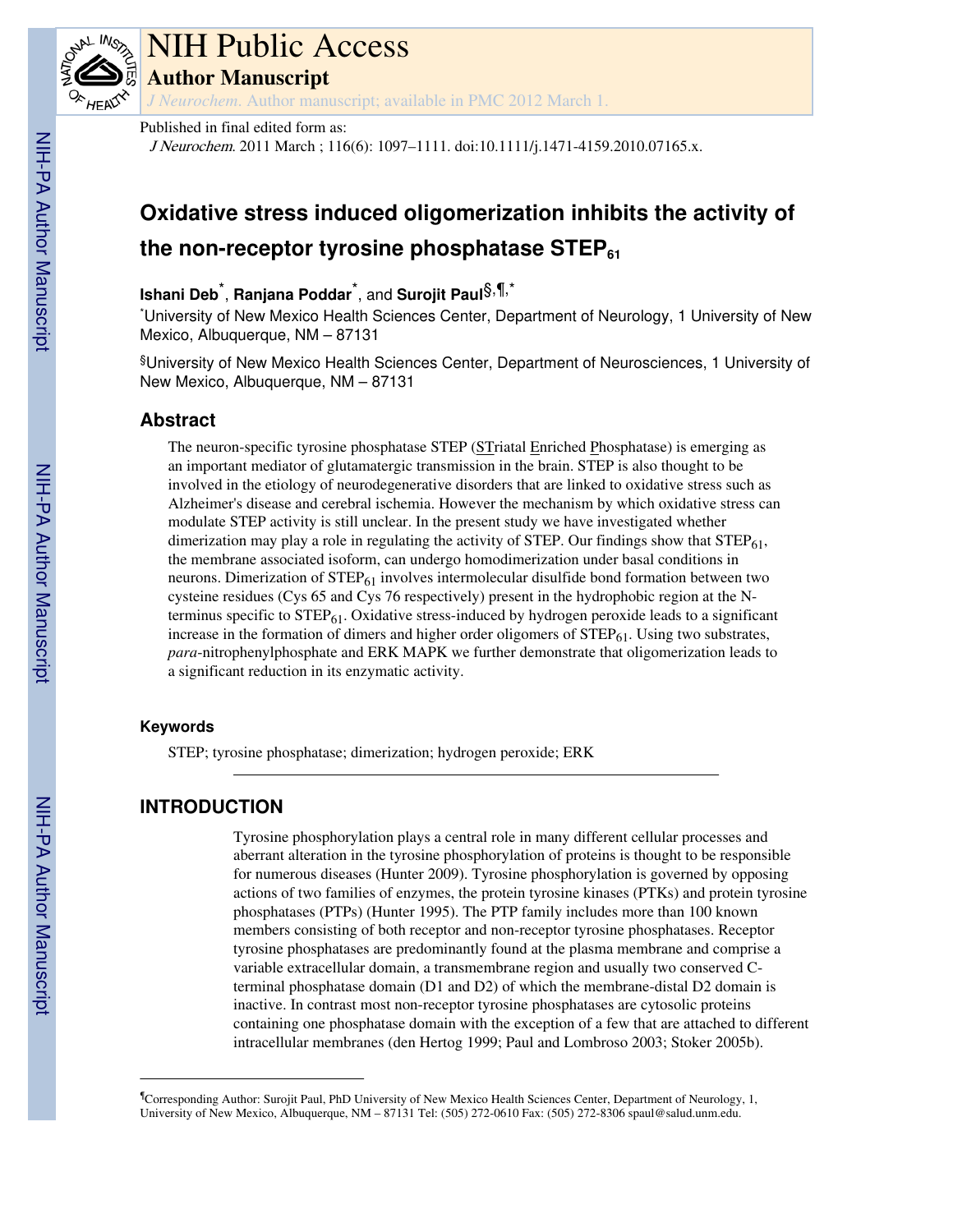Pharmacological studies and analysis of the expression pattern have established roles of a number of PTPs in regulation of diverse aspects of neuronal function (Johnson and Van Vactor 2003).

The non-receptor tyrosine phosphatase STEP (STriatal Enriched Phosphatase; also known as Ptpn5) is one such PTP that is predominantly expressed in neurons of the basal ganglia, hippocampus, cortex and related structures (Boulanger et al. 1995). The STEP-family of PTPs includes both cytosolic ( $\text{STEP}_{46}$ ) and membrane associated ( $\text{STEP}_{61}$ ) variants that are formed by alternative splicing of a single gene (Bult et al. 1997). Immunocytochemical, biochemical and electron microscopic studies have localized  $\text{STEP}_{61}$  to the endoplasmic reticulum (ER) (Bult et al. 1996) and post-synaptic densities (Oyama et al. 1995). Both  $STEP_{61}$  and  $STEP_{46}$  contain a highly conserved substrate-binding domain termed the kinase interacting motif or KIM domain (Pulido et al. 1998). Dopamine/D1 receptor mediated phosphorylation of a critical serine residue in the KIM domain renders STEP inactive in terms of its ability to bind to its substrate (Paul et al. 2000). In contrast, glutamate-mediated stimulation of NR2B-containing NMDA receptors leads to dephosphorylation of this residue, allowing STEP to bind to its substrates. This includes two members of the mitogenactivated protein kinase (MAPK) family, extracellular-regulated kinase (ERK1/2) and stress-activated kinase p38 MAPK (Paul et al. 2003; Xu et al. 2009; Paul and Connor 2010; Poddar et al. 2010). Through its regulation of ERK MAPK activity, STEP can interfere with memory consolidation in a Pavlovian fear-conditioning paradigm, suggesting a role in modulating synaptic plasticity (Paul et al. 2007). STEP is thought to modulate NMDA receptor-dependent long term potentiation by interfering with NMDA receptor trafficking to synaptic membranes (Pelkey et al. 2002), possibly through regulation of the upstream kinase Fyn or tyrosine dephosphorylation of NMDA receptor subunits (Nguyen et al. 2002; Snyder et al. 2005). Impairment of NMDA receptor trafficking also plays a role in the pathogenesis of Alzheimer's disease (AD) and an observed increase in  $\text{STEP}_{61}$  levels in the post-mortem brains of patients suffering from AD may suggest a role of STEP in AD related dementia (Kurup et al. 2010). Additionally STEP has also been shown to regulate AMPA receptor trafficking following stimulation of group I metabotropic glutamate receptors (Zhang et al. 2008). Several studies also indicate a role of STEP in neuroprotection through its regulation of p38 MAPK activity (Xu et al. 2009; Poddar et al. 2010). Taken together the above findings suggest that STEP is emerging as an important regulator of neuronal function and viability.

The present study was undertaken to understand the mechanisms involved in the regulation of STEP's activity. A major finding of this work is that the enzymatic activity of  $\text{STEP}_{61}$  is regulated by intermolecular dimerization. Using molecular and biochemical methods in cell lines and primary neuronal cultures we have identified the domain involved in dimerization of  $STEP_{61}$  and further demonstrated that oxidative stress leads to increased oligomerization and loss of activity of  $STEP_{61}$ .

# **MATERIALS AND METHODS**

## **Materials and reagents**

Pregnant female Sprague-Dawley rats (16-day gestation) and adult male rats (250–300 g) were from Harlan Laboratories (Livermore, CA, USA). Approval for animal experiments was given by the University of New Mexico, Health Sciences Center, Institutional Animal Care and Use Committee. Cos-7, HEK 293, Hela and Neuro 2A cells were obtained from American Type Culture Collection (Manassas, VA). Details of all antibodies, recombinant proteins and reagents are provided in Appendix S1.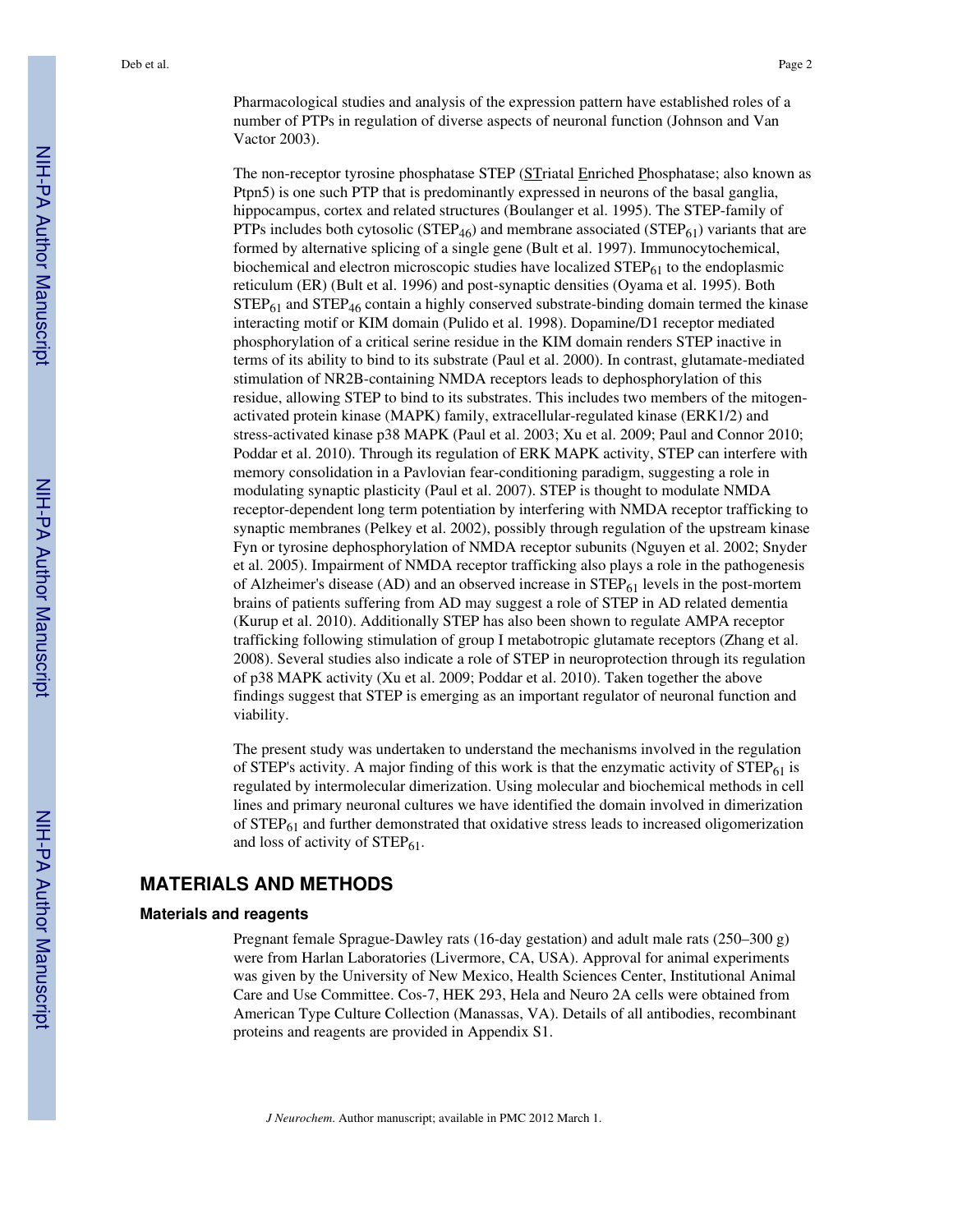#### **DNA constructs**

Full-length  $STEP_{61}$  and  $STEP_{46}$  cDNAs were constructed in mammalian expression vector pcDNA3.1 encoding C-terminal V5 and His tags or myc and His tags. Deletion and point mutants of  $STEP_{61}$  were obtained by polymerase chain reaction (PCR) based site-directed mutagenesis using Pfu Turbo DNA polymerase (Stratagene, La Jolla, CA, USA) according to manufacturer's protocol. All mutants were verified by nucleotide sequencing.

#### **Cell culture and stimulation**

Primary neuronal cultures were obtained from 16–17 day old rat embryos as described previously (Paul et al. 2003). For studies using cell lines we routinely used Cos-7, Hela, HEK 293 and Neuro 2A cells. A brief summary of cell culture methods as well as mutant cDNAs and stimulants used for the study are described in Appendix S1.

## **Detection of dimers and oligomers using co-immunoprecipitation and non-reducing SDS-PAGE**

For immunoprecipitation experiments cells transfected with both V5-tagged and myc-tagged STEP constructs were lysed and then processed for immunoprecipitation of STEP with anti-V5 or anti-myc antibody as described in Appendix S1. To detect the dimers and higher oligomers of STEP, cell lysates obtained from HEK 293 cells transfected with  $STEP_{61}$ cDNA or neuronal cells were processed for SDS-PAGE and immunoblot analysis under reducing and non-reducing conditions as described in Appendix S1. Densitometric analysis of immunoblots was performed using Image J Software (NIH, Bethesda, MD, USA). Statistical comparison was carried out using one-way analysis of variance (ANOVA, Bonferroni's multiple comparison test) and differences were considered significant when p < 0.05.

#### **DTT treatment**

Treatment of cells with dithiothreitol (DTT) was performed as described previously (Walchli et al. 2005). A brief summary of the method has been described in Appendix S1.

#### **Phosphatase activity assay**

Phosphatase activity of STEP was determined using both *para*-nitrophenylphosphate (pNPP) assay and tyrosine dephosphorylation of phosphorylated-ERK2. A detail description of the method has been provided in Appendix S1.

# **RESULTS**

# **Intermolecular interaction of STEP61 in intact cells**

To determine whether the membrane bound isoform of  $STEP(STEP_{61})$ , can form intermolecular interaction in intact cells V5- and myc-tagged  $\text{STEP}_{61}$  cDNAs were coexpressed in HEK 293 cells.  $STEP_{61}$ -V5 was immunoprecipitated using an anti-V5 antibody and co-immunoprecipitation of  $STEP_{61}$ -myc was determined by immunoblotting with an anti-myc antibody. Figure 1A (upper panel, lane 2) shows that  $STEP_{61}$ -myc readily coimmunoprecipitates with  $\text{STEP}_{61}$ -V5. The specificity of this interaction was confirmed by the absence of any  $STEP_{61}$ -myc band in V5-pull downs from cells transfected only with  $STEP_{61}$ -V5 or  $STEP_{61}$ -myc (Fig. 1A, upper panel, lanes 3 and 4). Re-probing the blot with anti-V5 antibody (Fig. 1A, middle panel) and immunoblot analysis of the input lysates with anti-myc antibody (Fig. 1A, lower panel) ensured equal expression of both  $\text{STEP}_{61}$ -V5 and  $STEP_{61}$ -myc in transfected cells. Similar results were obtained when  $STEP_{61}$ -myc was immunoprecipitated using anti-myc antibody and co-immunoprecipitation of  $STEP_{61}$ -V5 was determined using anti-V5 antibody (Fig. 1B). These results indicate that  $STEP_{61}$  may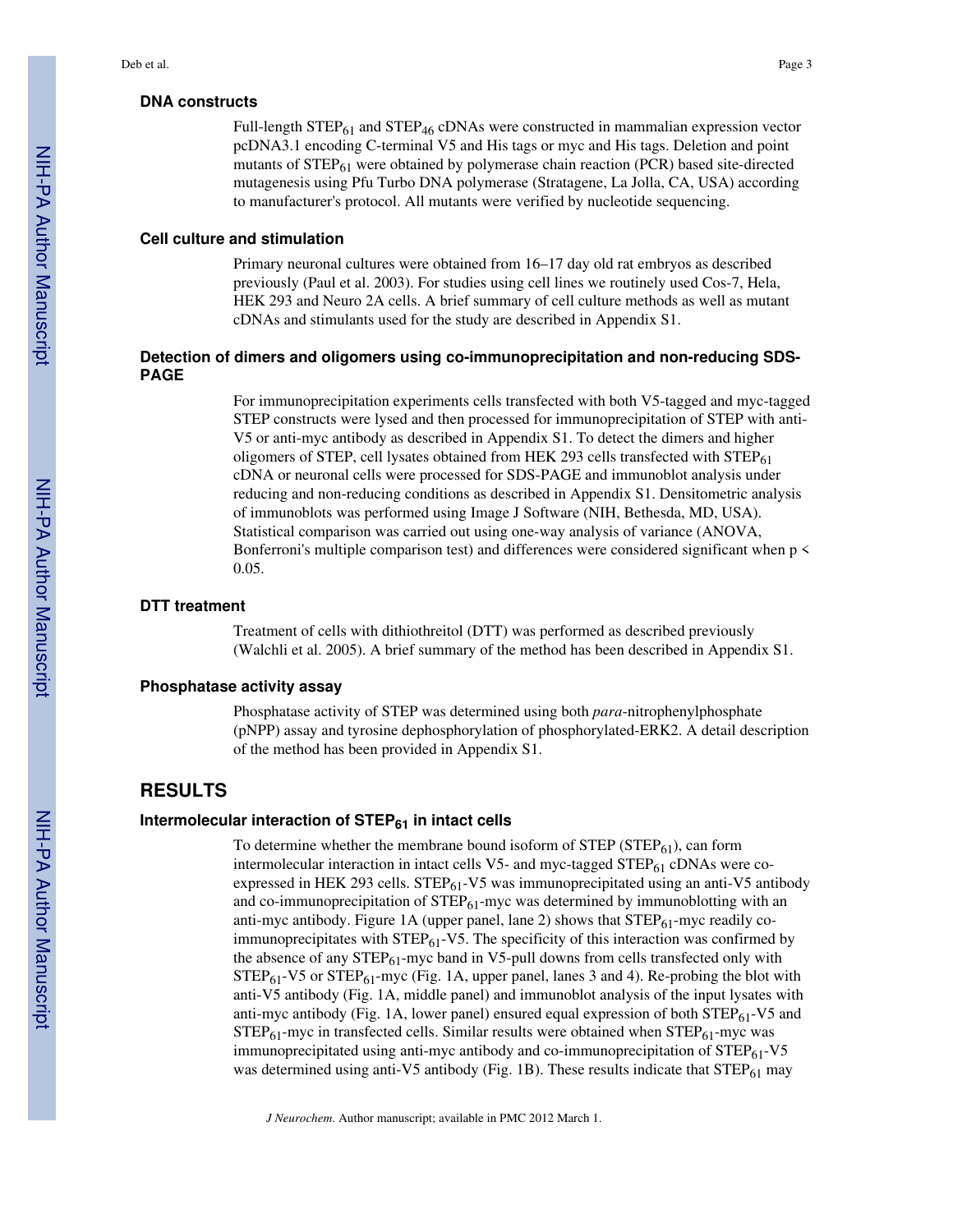form dimers in living cells. To ensure that intermolecular interaction of  $\text{STEP}_{61}$  is not a cellspecific event, the above experiment was repeated in Hela, Cos-7 and Neuro 2A cell lines. As observed in the HEK 293 cells,  $STEP_{61}$ -myc readily associates with  $STEP_{61}$ -V5 in Hela, Cos-7 and Neuro 2A cells (Fig. S1). To determine whether the cytosolic variant of STEP (STEP46), can also interact with each other in intact cells HEK 293 cells were transfected with V5- and myc-tagged STEP<sub>46</sub> or STEP<sub>61</sub>. The results indicate that STEP<sub>46</sub> failed to form intermolecular interaction in intact cells (Fig. 1C). To further determine if  $STEP_{61}$  can interact with STEP<sub>46</sub>, HEK 293 cells were co-transfected with myc-tagged STEP<sub>61</sub> and V5tagged STEP<sub>46</sub>. The findings indicate that  $STEP_{61}$  fails to pull down  $STEP_{46}$  (Fig. 1D).

## **Involvement of N-terminal cysteine residues in dimerization of STEP<sup>61</sup>**

We next generated a panel of both V5- and myc-tagged deletion mutants to determine the role of different domains in the intermolecular interaction of  $\text{STEP}_{61}$ . A schematic diagram of these deletion constructs are shown in Figure 2A.  $\text{STEP}_{61}$  differs from the cytosolic variant ( $\text{STEP}_{46}$ ) by the presence of a unique 172 amino acid containing region at the Nterminus that contains two hydrophobic domains (HD1 and HD2) and two polyproline rich domains (PP1 and PP2). Both  $STEP_{61}$  and  $STEP_{46}$  isoforms contain the KIM domain and the phosphatase domain (PTP). Deletion of the PTP domain that is known to be involved in the dimerization of receptor tyrosine phosphatases (Tonks 2006) failed to block intermolecular interaction of  $\text{STEP}_{61}$  (Fig. 2B). Deletion of the KIM domain or the polyproline rich regions (PP1 and PP2) that are involved in protein-protein interaction (Pawson 1995; Pulido et al. 1998) also had no effect on  $STEP_{61}$  interaction (Fig. 2C). However N-terminal deletion of the first polyproline rich region (PP1) and the adjacent hydrophobic domain (HD1) in  $STEP_{61}$  (amino acids 2–83) resulted in a near total loss of the intermolecular interaction (Fig. 2D). Deletion of amino acids 84 –171 containing the second polyproline rich region (PP2) and the adjacent hydrophobic domain (HD2) resulted in loss of expression of  $STEP_{61}$  (data not shown).

The N-terminal domain of  $STEP_{61}$  that is involved in intermolecular interaction (aa 2–83) contains four cysteine residues (Fig. 3A). We next examined whether intermolecular disulfide bond formation involving these cysteine residues may lead to dimerization of  $STEP_{61}$ . In initial experiments, HEK 293 cells co-expressing V5- and myc-tagged  $STEP_{61}$ were exposed to DTT (50 mM) for 30 min to disrupt endogenous disulfide bridges between cysteine residues. The cells were then lysed in the presence of iodoacetamide (IODA), which irreversibly binds to free-sulfhydryl groups thereby preventing any disulfide bond formation during lysis (Lee et al. 1998;van der Wijk et al. 2004;Walchli et al. 2005). This was followed by immunoprecipitation of V5-tagged  $\text{STEP}_{61}$ . Co-immunoprecipitation of myc-tagged  $\text{STEP}_{61}$  was determined by immunoblot analysis with anti-myc antibody. A significant reduction in intermolecular interaction of  $\text{STEP}_{61}$  (20.8%  $\pm$  6.4 of control, p < 0.0001) was observed in the presence of DTT and IODA (Fig. 3B) suggesting that one or more cysteine residues within the deleted region was essential for the formation of stable STEP61 dimers. To directly test the role of these cysteine residues in the dimerization of  $STEP_{61}$  we mutated Cys 2, Cys 3, Cys 65 or Cys 76 in  $STEP_{61}$ . Both V5- and myc-tagged variants of these single mutants were co-expressed in HEK 293 cells followed by coimmunoprecipitation studies to test their ability to form dimers. Mutation of Cys 2 or 3 to Ser in STEP<sub>61</sub> had no effect on intermolecular interaction of  $STEP_{61}$  (Fig. 3C, left panel). A similar pattern was observed when both Cys 2 and 3 were mutated to Ser (Fig. 3C, right panel). In contrast, mutation of Cys 65 or Cys 76 to Ser resulted in significant reduction in intermolecular interaction of STEP<sub>61</sub> (Fig. 3D, left panel;  $38.4\% \pm 3.4$  and  $35.2\% \pm 4.8$  of control,  $p \le 0.0001$ ). Consistent with this, mutation of both Cys 65 and Cys 76 to Ser almost completely abolished intermolecular interaction of  $\text{STEP}_{61}$  (3D, right panel; 13.5%  $\pm$  3.6 of control,  $p \leq 0.0001$ ). Taken together these results suggest that intermolecular disulfide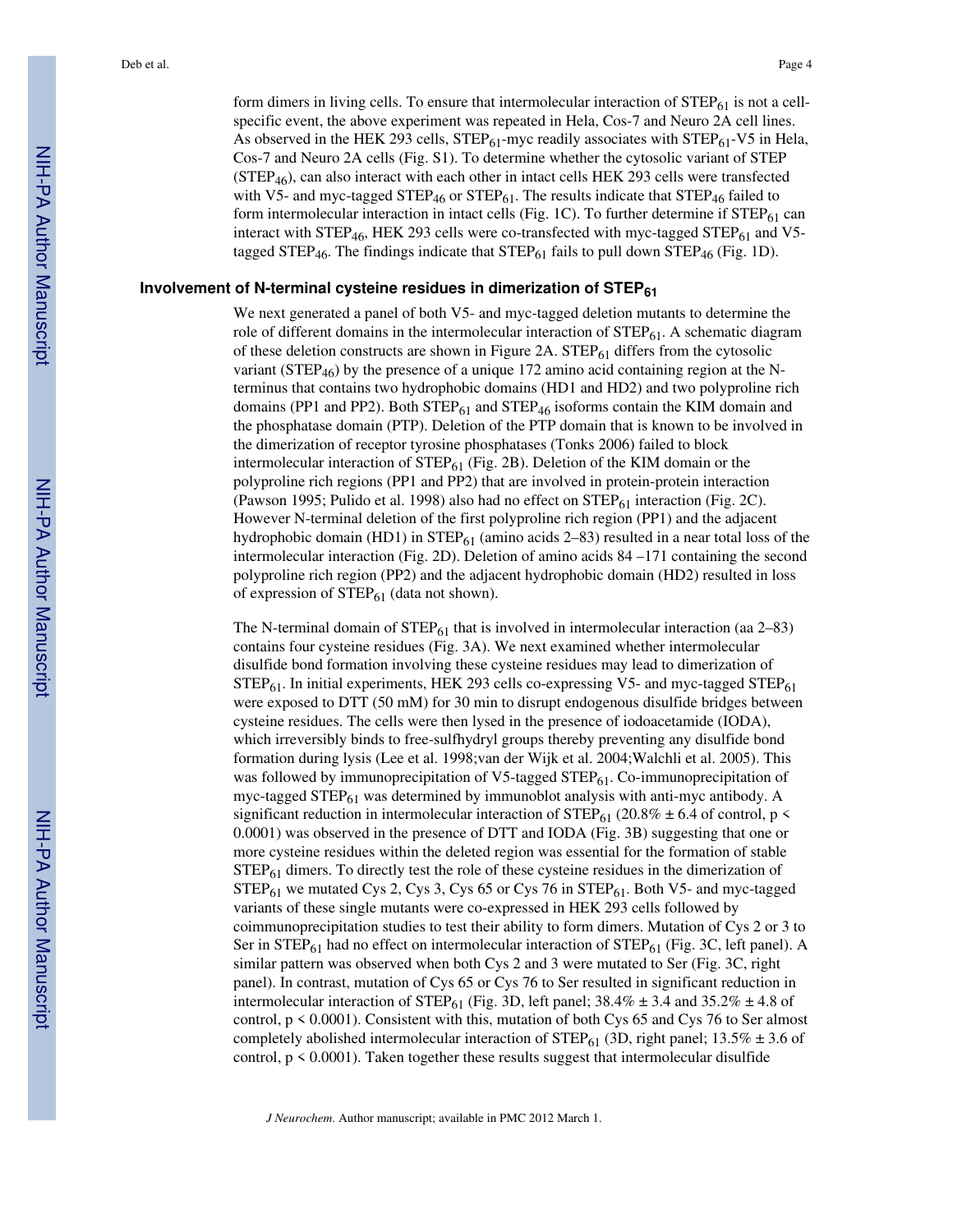linkages between Cys 65 and Cys 76 respectively are involved in the dimerization of  $STEP<sub>61</sub>$ .

# **Hydrogen peroxide induces oligomerization of STEP<sup>61</sup>**

Oxidative stress induced by a variety of pathological conditions produces reactive oxygen species (ROS) that have been shown to modulate intermolecular interaction between receptor tyrosine phosphatases (Tonks 2006). To determine whether  $H_2O_2$  induced oxidative stress can alter the basal level of dimerization of  $STEP_{61}$ , HEK 293 cells expressing both V5- and myc-tagged STEP<sub>61</sub> were treated with different concentrations of  $H_2O_2$  (0, 1, 10) and 100 mM) for 5 min.  $STEP_{61}$ -V5 was immunoprecipitated using anti-V5 antibody and immune complexes were processed for immunoblotting with anti-myc antibody. Exposure to  $H<sub>2</sub>O<sub>2</sub>$  resulted in a dose-dependent increase in co-immunoprecipitation of myc-tagged STEP61 and a significant increase in complex formation was observed with 10 mM and higher concentrations of  $H_2O_2$  (Fig. 4A). It is well established that dimers and higher order associations (oligomers) generated due to intermolecular disulfide bond formation leads to an upward shift in electrophoretic mobility of proteins on SDS-PAGE when analyzed under non-reducing conditions. To determine whether dimerization of  $STEP_{61}$  can also lead to an upward shift in mobility under non-reducing conditions, total lysates were obtained from HEK 293 cells expressing STEP $_{61}$ -V5 and treated with varying concentrations of H<sub>2</sub>O<sub>2</sub>. These were then subjected to SDS-PAGE in the absence of  $\beta$ -mercaptoethanol (nonreducing conditions) followed by immunoblot analysis with anti-V5 antibody.  $H_2O_2$ treatment resulted in a concentration-dependent migration of  $\text{STEP}_{61}$  to positions that correspond to double (between 100 –150 kDa) and even higher molecular weights (between  $150 - 250$  kDa and above 250 kDa) compared to the STEP $_{61}$  monomer (Fig. 4B, upper panel) suggesting the formation of dimers and higher order associations (oligomers). Formation of such oligomers under non-reducing conditions in response to oxidative stress has also been reported in earlier studies involving receptor tyrosine phosphatases (van der Wijk et al. 2004; Walchli et al. 2005; Lee et al. 2007). The increasing amount of  $STEP_{61}$ oligomer formation also coincided with a corresponding decrease in its monomeric form under non-reducing conditions (Fig. 4B, upper panel). Immunoblot analysis of the same samples under reducing conditions (in the presence of  $\beta$ -mercaptoethanol) did not show any of the higher order bands of  $\text{STEP}_{61}$  that were observed under non-reducing conditions (Fig. 4B, middle panel) and the monomeric form remained unchanged. A comparison of Figure 4A and 4B (right panel) shows that the dose-dependent increase in oligomer formation detected under non-reducing conditions was similar in profile to the observed increase in dimer formation detected by co-immunoprecipitation of differentially tagged  $STEP_{61}$ cDNAs.

To examine the temporal profile of  $STEP_{61}$  oligomerization, cells co-transfected with V5and myc-tagged STEP<sub>61</sub> were treated with 10 mM H<sub>2</sub>O<sub>2</sub> for varying times (0 –10 min). This was followed by immunoprecipitation of  $V5$ -tagged  $STEP_{61}$  and immunoblot analysis with anti-myc antibody. The results showed a time-dependent increase in co-immunoprecipitation of myc-tagged  $STEP_{61}$  along with V5-tagged  $STEP_{61}$  (Fig. 4C). A time dependent increase in oligomer formation was also observed when total lysates obtained from cells expressing  $STEP_{61}$ -V5 and treated with  $H_2O_2$  were analyzed under non-reducing conditions (Fig. 4D). The formation of oligomers under non-reducing conditions and dimers in the coimmunoprecipitation experiments showed similar temporal profiles (compare Fig. 4C and D, right panel). Taken together the above study suggests that  $H_2O_2$  induced oxidative stress leads to a significant increase in oligomerization of  $\text{STEP}_{61}$ . To determine whether oligomerization of  $STEP_{61}$  is a reversible phenomenon in subsequent experiments HEK 293 cells over-expressing STEP $_{61}$ -V5 were treated with different concentrations of H<sub>2</sub>O<sub>2</sub> (1 and 10 mM) for 5 min. The cells were then returned to its original medium and maintained for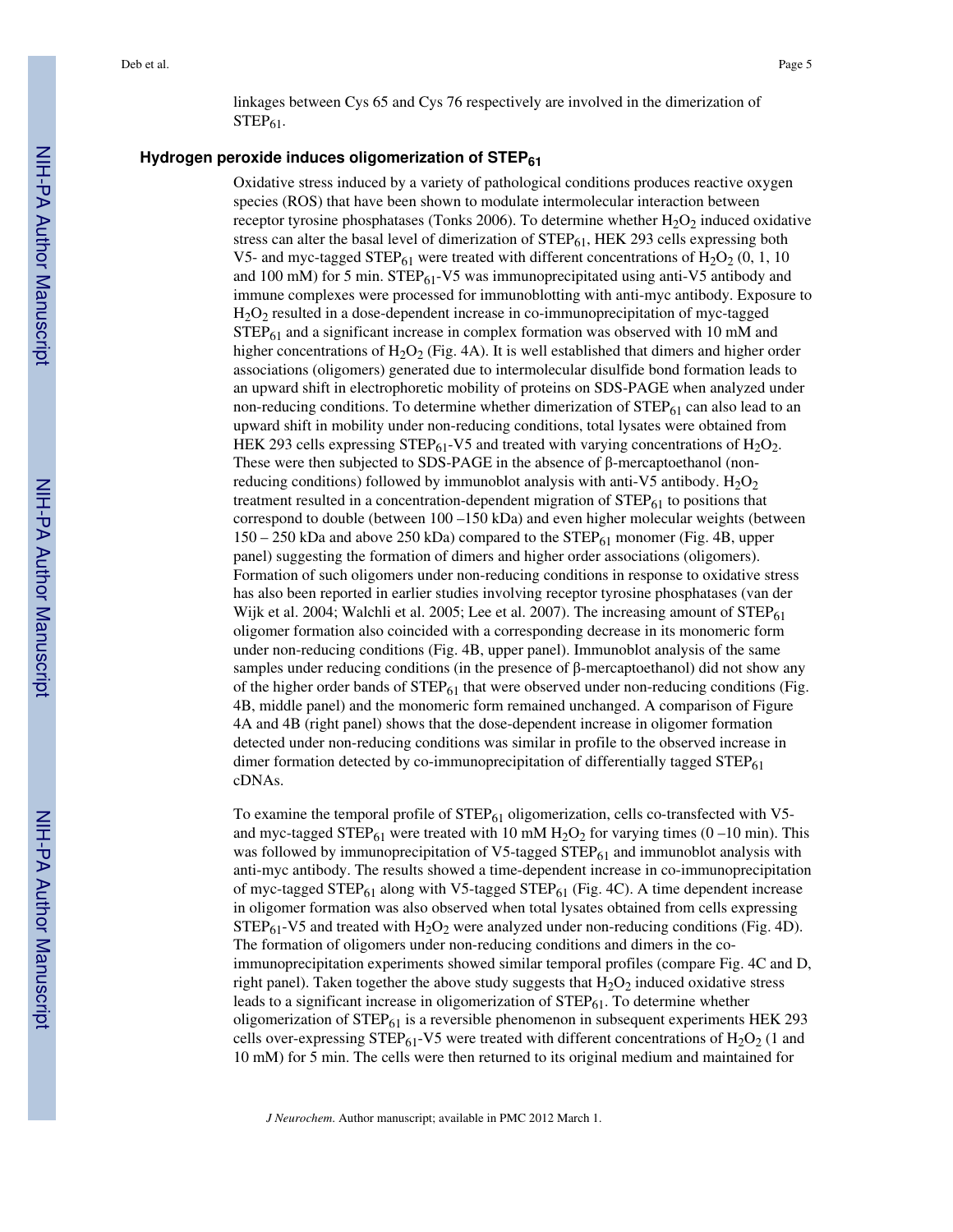varying times (0–30 min). As shown earlier, treatment with  $H_2O_2$  led to increased oligomerization of  $STEP_{61}$  under non-reducing conditions (Fig. S2A and B, lane 2). However removal of  $H_2O_2$  resulted in a significant decrease in the oligomeric forms at both 15 and 30 min (Fig. S2A and B, lanes 3 and 4), suggesting that this reaction is reversible.

To examine the consequences of mutating both Cys  $65$  and Cys  $76$  (STEP $_{61}$  C65S/C76S) on intermolecular interaction, V5- and myc-tagged  $STEP_{61}$  WT or  $STEP_{61}$  C65S/C76S mutants were co-expressed in HEK 293 cells. Co-immunoprecipitation experiments showed that mutation of the cysteine residues severely reduced interaction between V5 and myc-tagged STEP<sub>61</sub> (Fig. 5, lane 3; 16.6%  $\pm$  4.3 of WT control). With subsequent exposure to H<sub>2</sub>O<sub>2</sub> (10 mM, 5 min) levels of dimerization of the mutant form increased (Fig. 5, lane 4;  $39.4\% \pm$ 10.2), but was still significantly lower than that of  $\text{STEP}_{61}$  WT treated with H<sub>2</sub>O<sub>2</sub> (Fig. 5, lane 2;  $231.8\% \pm 10.1$  of WT control). The consequence of this mutation was substantial enough to reduce the dimerization level of the mutant form in the presence of  $H_2O_2$  even below that observed in  $STEP_{61}$  WT under basal condition (Fig. 5, compare lanes 1 and 4;  $39.4\% \pm 10.2$  for mutant as compared to 100% for WT). Although the final levels were low the extent of dimerization of the mutant form in the presence of  $H_2O_2$  was significantly higher than its corresponding control (Fig. 5, compare lanes 3 and 4;  $39.4\% \pm 10.2$  in the presence of H<sub>2</sub>O<sub>2</sub> as compared to  $16.6\% \pm 4.3$  in the absence of H<sub>2</sub>O<sub>2</sub>). This raises the possibility that  $H_2O_2$  induced increase in oligomerization of  $STEP_{61}$  is independent of Cys 65 and Cys 76 and may involve other cysteine residues.

#### **Oligomerization is accompanied by a decrease in PTPase activity of STEP<sup>61</sup>**

We next investigated whether  $H_2O_2$  induced oligomerization had any effect on the phosphatase activity of  $STEP_{61}WT$  and its mutant form ( $STEP_{61} CG5S/C76S$ ). HEK 293 cells expressing V5-and myc-tagged  $STEP_{61}$  or its mutant form were treated with 10 mM H2O2 for 5 min or left untreated. Tyrosine phosphatase activity of immunoprecipitated  $STEP<sub>61</sub>$  was measured using pNPP as a substrate and the values were normalized for the amount of STEP immunoprecipitated. Under basal condition a four fold increase in phosphatase activity of the mutant form was observed, as compared to  $STEP_{61}WT$  (Fig. 6A), supporting a role of the two cysteine residues in the basal dimerization and decrease in phosphatase activity of STEP $_{61}$ WT. Addition of H<sub>2</sub>O<sub>2</sub> led to significant reduction in phosphatase activity of STEP<sub>61</sub>WT (Fig. 6A, 3.77%  $\pm$  4.3) as compared to the untreated control (25%  $\pm$  4.3). Exposure to H<sub>2</sub>O<sub>2</sub> also decreased the phosphatase activity of the mutant form significantly ( $>$ Fig. 6A, 19.77%  $\pm$  4.3, 5-fold) as compared to the untreated control (100%) and was slightly below that observed in STEP<sub>61</sub> WT under basal condition (25%  $\pm$ 4.3). However, the activity of the mutant form was still five fold higher than that of STEP<sub>61</sub>WT treated with H<sub>2</sub>O<sub>2</sub> (19.77%  $\pm$  4.3 for mutant versus 3.77%  $\pm$  4.3 for WT), indicating that the basal dimerization of  $STEP_{61}$  involving Cys 65 and Cys75 may facilitate the increased loss of its activity.

To obtain a more physiologically relevant measure of phosphatase activity we next examined the ability of dimerized  $\text{STEP}_{61}$  to dephosphorylate one of its biological substrates, ERK2 (Paul et al. 2003). HEK 293 cells co-expressing  $STEP_{61}$ -V5 and  $STEP_{61}$ myc were treated with  $H_2O_2$  (10 mM) for 5 min. STEP<sub>61</sub> immunoprecipitated with anti-V5 antibody from  $H_2O_2$  treated and untreated cells were incubated with phosphorylated ERK2 fusion protein  $(T^{P}EY^{P}-ERK2)$  for 30 min and then analyzed by immunoblotting using an anti-TEY<sup>P</sup>-ERK1/2 antibody. Our results show that  $\text{STEP}_{61}$  immunoprecipitated from H<sub>2</sub>O<sub>2</sub> treated cells was less effective in dephosphorylating ERK2 as compared to that immunoprecipitated from untreated cells (Fig. 6B, upper panel and corresponding bar graph). Re-probing the blot with anti-myc antibody confirmed the presence of increased dimer forms of  $STEP_{61}$  in  $H_2O_2$  treated cells (Fig. 6B, third panel) suggesting that dimerization leads to a strong decrease in intrinsic phosphatase activity of  $STEP_{61}$ .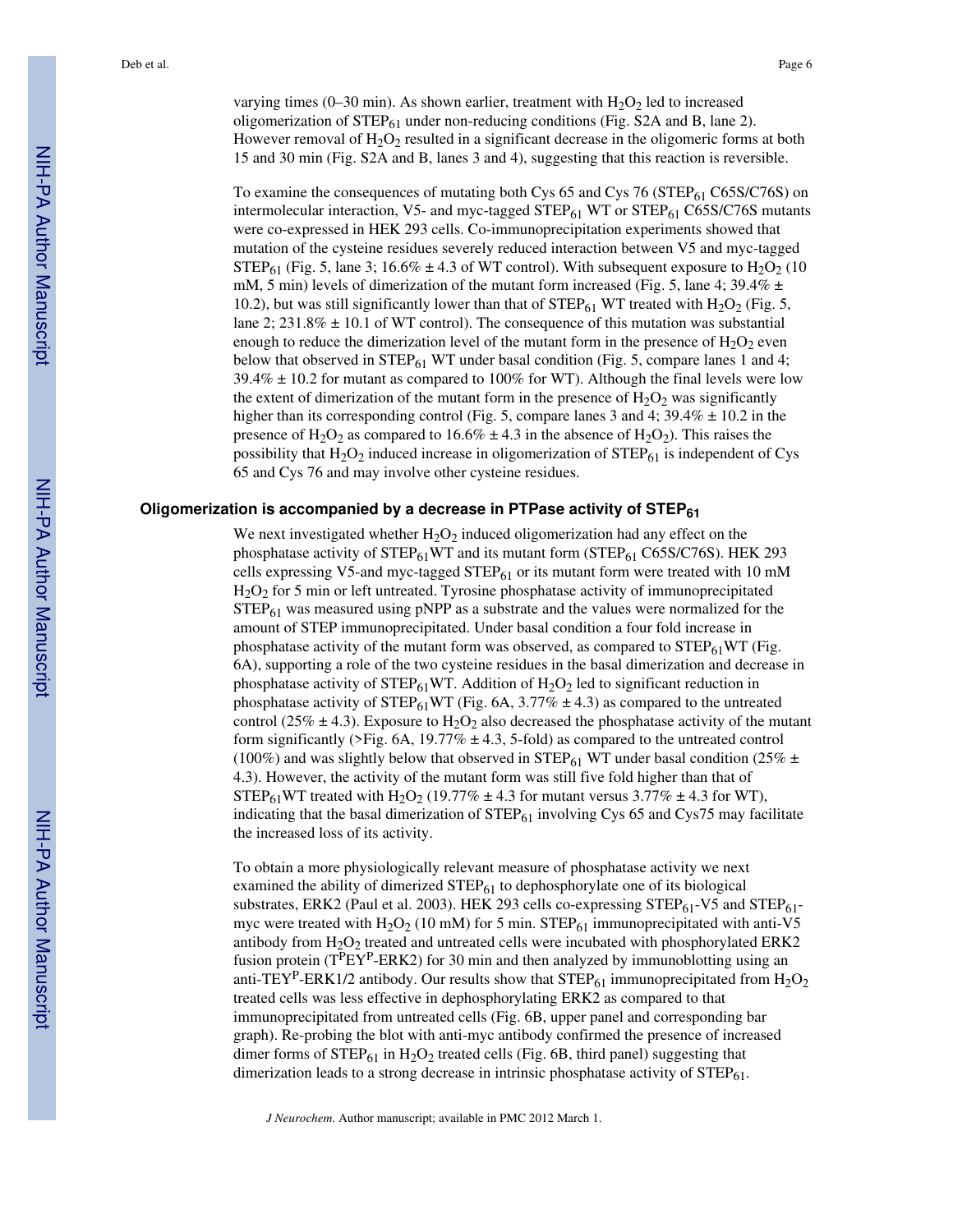## **Hydrogen peroxide induced oligomerization and decrease in activity of STEP<sup>46</sup>**

To examine the effect of  $H_2O_2$  on oligomerization of STEP<sub>46</sub>, if any, V5- and myc-tagged STEP<sub>46</sub> (WT) co-expressed in HEK 293 cells were exposed to  $H_2O_2$  (10 mM) for 5 min. Coimunoprecipitation experiments shows that STEP46-myc readily co-immunoprecipitates with  $STEP_{46}$ -V5 in the presence of  $H_2O_2$  (Fig. S3A, lane 2). The appearance of both dimeric (between 75–100 kDa) and oligomeric (between 100–250 kDa and above) forms of  $STEP<sub>46</sub>$  was also evident when cell lysates obtained from HEK 293 cells transfected with V5-tagged STEP<sub>46</sub> were analyzed under non-reducing condition (Fig. S3B, lane 2). Measurement of the phosphatase activity of  $\text{STEP}_{46}$  further showed a substantial decrease in the phosphatase activity in the presence of H<sub>2</sub>O<sub>2</sub> (Fig. S3C; 40.3%  $\pm$  2.4 of control). Taken together with the findings in Figure 6A it appears that oligomerization of both  $STEP_{61}$  and  $STEP_{46}$  in the presence of  $H_2O_2$  may involve additional sites that may be responsible, at least in part, for the reduction in their phosphatase activity.

#### **Oligomerization of STEP61 in neurons**

We next examined if endogenous  $\text{STEP}_{61}$ , expressed in the brain and neuronal cultures, can form dimers and higher order oligomers in the same way as observed in cells overexpressing  $STEP_{61}$ . In initial studies lysates obtained from cortex and hippocampus of adult rat brain as well as that obtained from neuronal cultures (12–14 days *in vitro*) were analyzed under non-reducing conditions. The findings show that under basal condition varying levels of STEP<sub>61</sub> dimer (between  $100 \sim 150$  kDa) are present in the cortex, hippocampus and cultured neurons (Fig. 7) with the maximum level being found in the cortex ( $\sim$  50%). Under reducing conditions the higher order band of  $\text{STEP}_{61}$  was absent and the monomeric form remained unchanged (Fig. 7). Analysis of lysates from striatal homogenates that expresses both  $\text{STEP}_{61}$  and  $\text{STEP}_{46}$ , under non-reducing condition also demonstrated the presence of the dimeric form, although at low levels (data not shown). Treatment of neuronal cultures with different concentrations of H<sub>2</sub>O<sub>2</sub> (0.1 – 10 mM) for 5 min resulted in a dose-dependent increase in oligomer formation (Fig. 8A, upper panel and corresponding bar graph) and a corresponding decrease in the monomeric form of  $\text{STEP}_{61}$  (Fig. 8A, upper panel), which is consistent with our earlier findings in cells transfected with  $\text{STEP}_{61}$  constructs (Fig. 4B). Under reducing conditions the monomeric form remained unchanged (Figure 10A, middle panel). Exposure to 10 mM H<sub>2</sub>O<sub>2</sub> for varying times (1 – 10 min) also resulted in a timedependent increase in the oligomer forms of  $\text{STEP}_{61}$  (Fig. 8B, upper panel and corresponding bar graph) and a parallel decrease in the monomeric form (Fig. 8B, upper panel) under non-reducing conditions. As expected, the monomeric form remained unchanged under reducing conditions (Fig. 8B, middle panel). Since STEP is expressed endogenously in neurons we further examined the effect of different concentrations of  $H_2O_2$ (1 and 10mM) on phosphorylation of ERK, a physiological substrate of STEP. Immunoblot analysis of neuronal lysates with anti- $TEY^P$ -ERK1/2 antibody showed a similar increase in tyrosine phosphorylation of ERK2 from 2.5 min onwards (Fig. 8C) at both the doses studied. To determine if dimerization of endogenous STEP may well be responsible for the phosphorylation of ERK we synthesized a TAT-STEP peptide that is transducible in neurons and can bind constitutively to ERK. Earlier studies have shown that this peptide can attenuate the phosphorylation of its substrates, ERK and p38 MAP kinase in intact cells (Paul et al. 2007;Xu et al. 2009;Poddar et al. 2010). Pre-incubation with this peptide blocked H2O2 mediated phosphorylation of ERK (Fig. 8D). Taken together these results suggest oxidative stress induced dimerization and subsequent inactivation of  $\text{STEP}_{61}$  may play a role in sustained activation of ERK2 in neurons.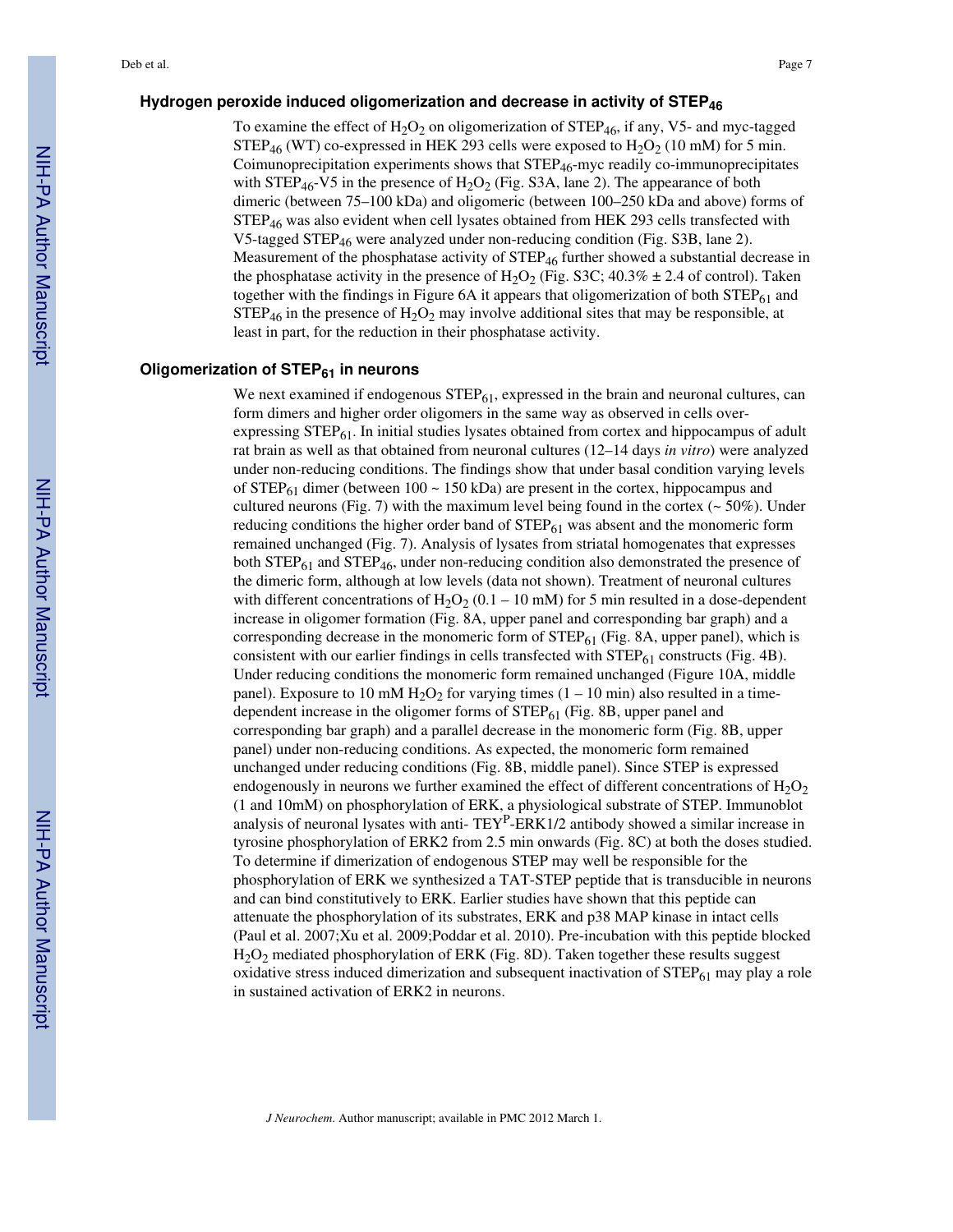# **DISCUSSION**

The current study shows that  $STEP_{61}$ , the membrane-associated variant of STEP, can form dimers under basal conditions both in neurons and in transfected cells. Basal dimerization of STEP<sub>61</sub> involves intermolecular disulfide bond formation involving Cys 65 and Cys 76 present in a hydrophobic domain specific to  $STEP_{61}$  and results in substantial loss of phosphatase activity. Oxidative stress caused by  $H_2O_2$  resulted in the formation of higher order oligomers of  $STEP_{61}$  and further decrease in phosphatase activity. Although  $STEP_{46}$ does not dimerize under basal condition exposure to  $H_2O_2$  leads to formation of oligomers and moderate loss of activity. These results further our understanding of the regulation and function of  $STEP_{61}$  and  $STEP_{46}$  by oxidative stress.

The concept of dimerization or oligomerization as a regulatory mechanism of  $STEP_{61}$  was tested using multiple approaches that have been used in earlier studies (Blanchetot et al. 2002; Xu and Weiss 2002; Toledano-Katchalski et al. 2003; van der Wijk et al. 2004; Walchli et al. 2005; Noordman et al. 2008). The co-immunoprecipitation studies provide strong evidence for physical proximity of the two differentially tagged molecules of STEP<sub>61</sub> and may involve direct intermolecular interaction or sharing of a binding partner. The studies with DTT indicate that such interaction involves the formation of intermolecular disulfide bridges. The two cysteine residues mediating this interaction include Cys 65 and Cys 76 and are present in the unique N-terminal domain of  $STEP_{61}$ . Single mutation of either one of the cysteine residues led to considerable decrease in intermolecular interaction, whereas double mutation of both the residues completely abolished the interaction. Such graded response following single or double mutation provides strong support for the involvement of intermolecular disulfide linkages in dimer formation of STEP<sub>61</sub>. Consistent with these findings additional studies using immunoblot analysis under non-reducing conditions shows the presence of a band that corresponds to approximately double the molecular weight of monomeric  $STEP_{61}$  in hippocampus, cortex, neurons and cells transfected with  $\text{STEP}_{61}$ . Oxidative stress induced by  $H_2O_2$  also led to the appearance of dimeric forms in  $STEP_{46}$  and higher order bands in both  $STEP_{61}$  and  $STEP_{46}$  suggestive of oligomerization of the protein.

Dimerization is a well-known regulatory mechanism for transmembrane proteins that includes receptor tyrosine phosphatases (Lemmon and Schlessinger 1994; den Hertog et al. 2008). However dimerization of native receptor tyrosine phosphatases has been difficult to observe and has mostly been reported using chimeric proteins, and chemical cross-linkers (Desai et al. 1993; Jiang et al. 1999; Walchli et al. 2005; Lee et al. 2007). In contrast, intermolecular association of the non-receptor tyrosine phosphatase,  $STEP_{61}$ , is readily detectable under basal conditions suggesting that homodimerization is an inherent property of STEP<sub>61</sub>. Multiple domains are known to be involved in dimerization of receptor tyrosine phosphatases and include the extracellular domain (Jiang et al. 2000; Xu and Weiss 2002; Walchli et al. 2005), transmembrane domain (Chin et al. 2005; Noordman et al. 2008) and the membrane distal phosphatase domain, D2 (Blanchetot et al. 2002; Toledano-Katchalski et al. 2003; van der Wijk et al. 2004). Several lines of evidence indicate that ligand binding to the extracellular domains of receptor tyrosine phosphatases induces receptor dimerization that in turn may regulate the catalytic phosphatase activity (Meng et al. 2000; Fukada et al. 2006). However, to date, very few biologically relevant ligands have been identified for receptor tyrosine phosphatases and this has limited our understanding of how extracellular interactions regulate dimerization and activity of the cytoplasmic phosphatase domain (Stoker 2005a). In this context, dimerization of  $\text{STEP}_{61}$  is unique since it lacks extracellular, transmembrane and D2 domains. To our knowledge this is the first study that demonstrates homodimerization of a non-receptor tyrosine phosphatase involving a domain that is not conserved among PTPs. Further investigations are necessary to determine whether other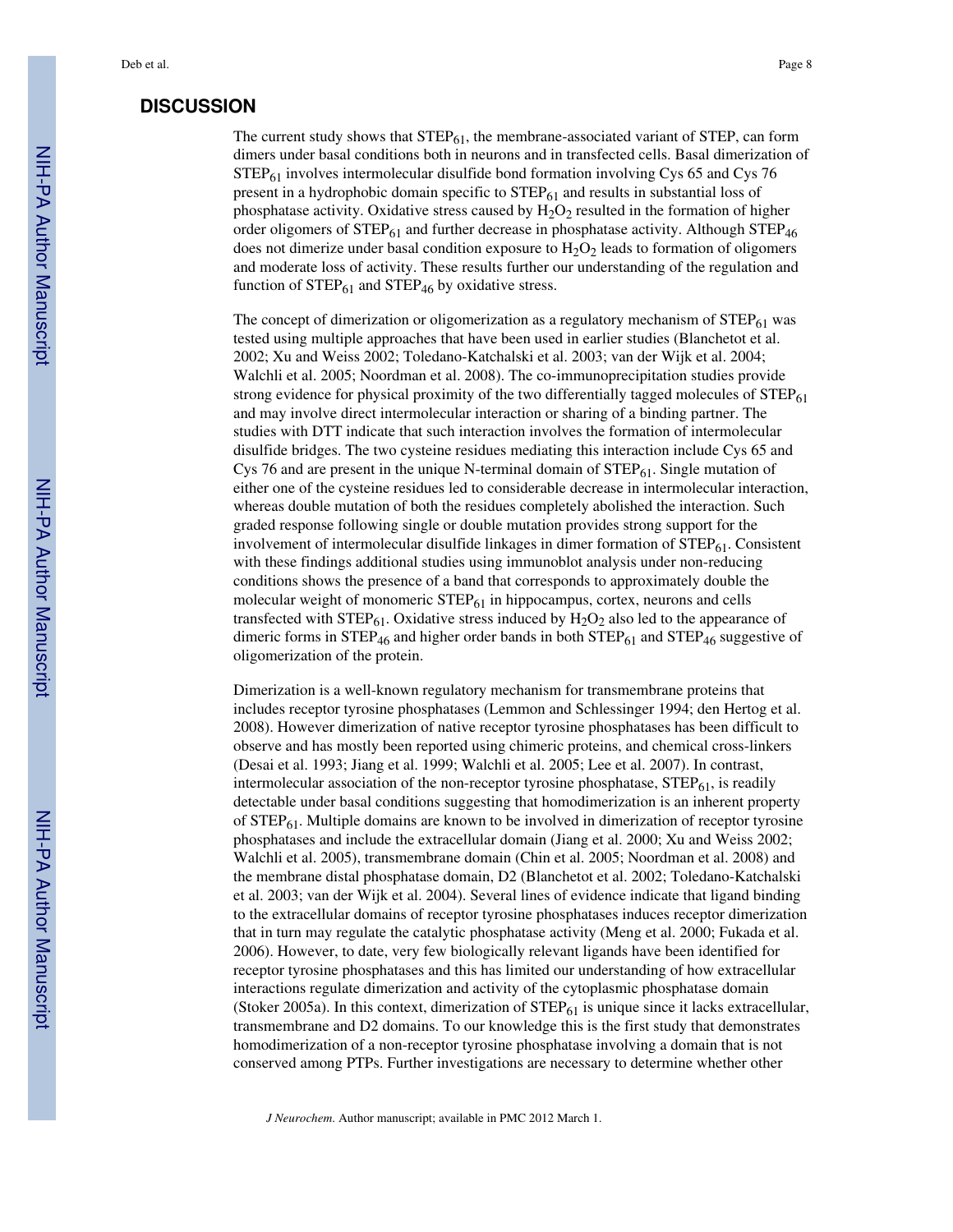non-receptor tyrosine phosphatases can form dimers, involving such nonconserved domains, and evaluate their possible effects on intracellular signaling pathways.

Under basal conditions wild-type  $\text{STEP}_{61}$  is partially dimerized, while the mutant form (STEP<sub>61</sub> C65S/C76S) fails to form significant amounts of dimer. Exposure to  $H_2O_2$  led to a  $\sim$  2.5-fold increase in the dimer form of wild-type STEP<sub>61</sub> within 5 min. It is possible that in the pre-stimulation situation a dynamic equilibrium exists between the monomeric and dimeric forms where the monomeric state is preferred due to the reducing environment in the cytoplasm. Oxidative stress such as the one caused by  $H_2O_2$  provides a more oxidizing environment in the cytoplasm leading to stabilization of disulfide bridges at Cys 65 and Cys 76.  $H_2O_2$  may also induce the formation of disulfide bonds between other redox-sensitive cysteine residues. Earlier studies have reported that intracellular ROS generation can readily oxidize cysteine residues in several tyrosine phosphatases favoring formation of sulfenic acid. Catalytic site cysteine residues are most susceptible because of their low p*Ka* (Groen et al. 2005; Tonks 2005; Paulsen and Carroll 2009). Biochemical and structural studies have shown that such reversibly inactivated catalytic cysteine residues can be further stabilized by intermolecular disulfide bond formation with the catalytic cysteine of a related monomer (van der Wijk et al. 2004). Such reversible oxidation may contribute, at least in part, to the increased dimerization of  $STEP_{61}$  WT in an oxidizing environment. It may as well explain the increase in dimerization of the mutant form of  $STEP_{61}$  (STEP<sub>61</sub> C65S/C76S) and the formation of dimers in  $\text{STEP}_{46}$  in the presence of  $\text{H}_2\text{O}_2$ . In the current study we also show that that a substantial portion of  $STEP_{61}$  maintains the monomeric form even after treatment with high concentration of  $H_2O_2$ , both in HEK 293 cells and in neurons. Although the reason for this is not known it is possible that there are two pools of  $STEP_{61}$  that are differentially regulated in response to stimuli. Consistent with this interpretation earlier studies have reported that  $STEP_{61}$  is localized in the post-synaptic density as well as the endoplasmic reticulum and might differ in their response to  $H_2O_2$ .

The loss of phosphatase activity of PTPs in response to various oxidants, including  $H_2O_2$ , has been attributed, at least in part, to the oxidation of the catalytic site cysteine residue (Finkel 1998). Several studies have also shown that besides oxidation of catalytic cysteine residue additional events, including dimerization, are responsible for inactivation of PTPs in response to oxidative stress (Blanchetot et al. 2002; Xu and Weiss 2002; Toledano-Katchalski et al. 2003; van der Wijk et al. 2004; Walchli et al. 2005; Noordman et al. 2008). It has also been proposed that oxidation of the catalytic cysteine residue may facilitate confirmational changes to stabilize the dimeric forms of PTPs (Groen et al. 2008). Thus it appears that activity of PTPs is regulated through concomitant action of both oxidation and dimerization. Consistent with this hypothesis our data shows that intermolecular disulfide bridge formation involving two cysteine residues plays a role in decreased activity of  $STEP_{61}$  under basal condition. Exposure to  $H_2O_2$  results in increased oligomerization and loss of activity of both  $STEP_{61}WT$  and its mutant as well as that of  $STEP_{46}WT$ . However, the loss of activity of  $STEP_{61}WT$  is five fold higher than the mutant form. Also a comparison of the PTP activity of  $STEP_{61}WT$  and  $STEP_{46}WT$  in the presence of  $H_2O_2$ shows that the decrease in activity of  $STEP_{61}$  (6.6 fold) is significantly higher than that of  $STEP_{46}$  (2.5 fold). This increased loss of activity of  $STEP_{61}$  cannot be explained by the oxidation of catalytic cysteine residue alone. It is possible that the existing disulfide bridges, in  $STEP<sub>61</sub>$ , involving Cys 65 and 76 stabilize additional intermolecular interaction. As such the loss of activity, in the presence of  $H_2O_2$ , may partly result from oligomerization and may partly be attributed to the oxidation of the active site cysteine residue. Identification of the additional site(s) that are involved in oligomerization of  $STEP_{61}$  (WT and mutant form) and  $STEP_{46}$  and their precise contribution in the loss of activity of STEP in response to H<sub>2</sub>O<sub>2</sub> is an important topic for future study.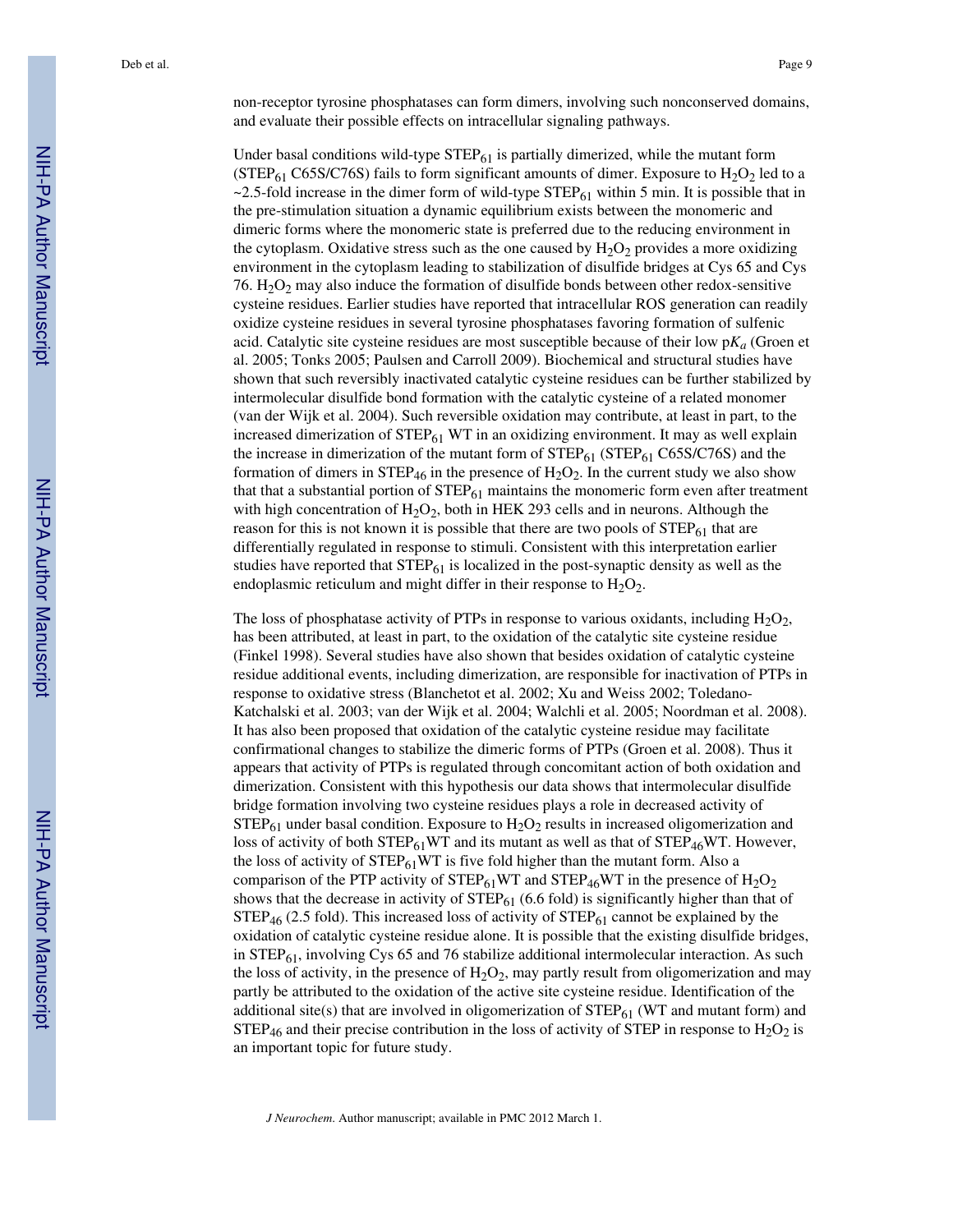H2O2 is one of the most abundant forms of ROS that is relatively more stable *in vivo* and membrane permeable (Adam-Vizi 2005). Although the precise intracellular level of  $H_2O_2$ under pathologic conditions is not known, it is thought to be present between micromolar and millimolar ranges (Beckman and Ames 1998; Benzing et al. 1999; Shen et al. 2008). Neurons appear to be particularly susceptible to oxidative stress and brief exposures to varying concentrations of  $H_2O_2$  (0.1 – 10 mM) have been shown to result in a profound and delayed neuronal cell death (Desagher et al. 1996; Avshalumov and Rice 2002; Fonfria et al. 2005; Wu et al. 2007). Both exogenous treatment and endogenous production of  $H_2O_2$  has been shown to inhibit protein tyrosine phosphatases (Finkel 1998; Lee and Esselman 2002) suggesting that oxidative stress-induced neurotoxicity may be mediated through tyrosinephosphorylation dependent signaling pathways. In this context our findings that the activity of the neuron-specific tyrosine phosphatases,  $STEP_{61}$  and  $STEP_{46}$ , are inhibited by  $H_2O_2$ supports the notion that inactivation of STEP may facilitate neuronal injury by promoting increased tyrosine phosphorylation of its physiological substrates that include both ERK and p38 MAPKs.

A growing number of studies have established a detrimental role of ERK MAPK during oxidative neuronal injury. For example sustained activation of ERK MAPK following exposure to  $H_2O_2$  has been shown to induce neuronal cell death (Luo et al. 2007; Numakawa et al. 2007; Chen et al. 2009; Tuerxun et al. 2010). Sustained activation of ERK MAPK by prolonged exposure to glutamate (5 mM), which causes oxidative stress, also leads to caspase dependent neuronal cell death (Stanciu et al. 2000). In these studies inhibition of ERK MAPK has also been shown to protect neurons against oxidative stress induced death. These findings suggest a probable impairment of negative feedback regulators in response to oxidative stress that normally function to limit the duration of ERK-mediated signaling. Consistent with this hypothesis, earlier studies have shown that ERK MAPK is a substrate of STEP and active STEP may promote neuronal survival by limiting the duration of ERK MAP kinase activation (Paul et al. 2003). The inability of dimerized STEP<sub>61</sub> to dephosphorylate ERK described in the present study suggests that inactivation of STEP may be a missing link between ROS generation and chronic activation of ERK in neurons which expresses STEP endogenously. Several studies have also indicated a role of p38 MAP kinase, another substrate of STEP, in oxidative stress-induced neurodegeneration. p38 activation through NO produced by neuronal nitric oxide synthase following glutamate stimulated NMDA receptor and PSD95-nNOS interaction is involved in neuronal cell death (Kawasaki et al. 1997; Cao et al. 2005). Its activation has also been identified in neurons exposed to 6-hydroxydopamine and 1-methyl-4-phenyl-1,2,3,6 tetrahydropyridine (MPTP), neurotoxins that triggers ROS production, and is implicated in the mechanism of cell death (Du et al. 2001; Choi et al. 2004). Thus it appears that both and ERK and p38 MAP kinase can potentially mediate the harmful events underlying oxidative stress-induced neuronal injury. Since STEP is also a target of oxidative stress, taken together the above findings suggest that inactivation of STEP through oligomerization could play a role in the initiation of neuronal degeneration by promoting chronic activation of ERK and p38 MAPK that eventually leads to activation of pro-apoptotic pathways.

In conclusion, our findings provides evidence that dimerization plays a role in regulating the activity of  $STEP_{61}$  under basal condition.  $H_2O_2$  induced oxidative stress leads to increase in oligomerization of STEP in a dose-dependent manner resulting in reduced catalytic activity. We also observed that  $\text{STEP}_{46}$  that do not form dimers under basal conditions could undergo oligomerization resulting in subsequent loss of activity upon treatment with  $H_2O_2$ . Based on these findings subsequent studies will assess the effect of oligomerization of  $STEP_{61}$  and STEP<sub>46</sub> in neurodegenerative disorders related to oxidative stress.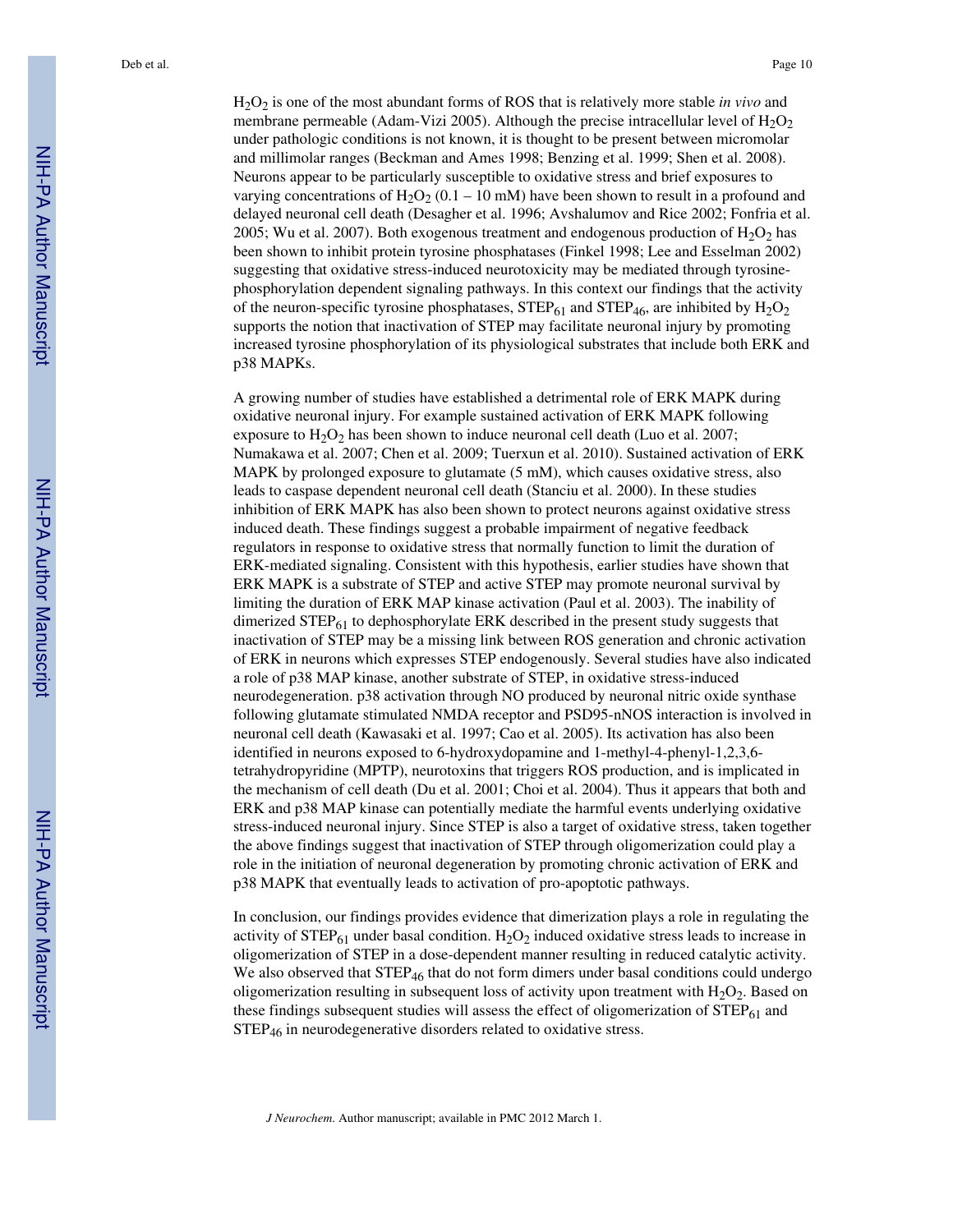# **Supplementary Material**

Refer to Web version on PubMed Central for supplementary material.

# **Acknowledgments**

This work was supported by the National Institute of Health grant NS059962 (Paul, S). We would like to thank Dr. William Shuttleworth, University of New Mexico, for his helpful comments.

# **Abbreviations**

| STEP        | striatal-enriched phosphatase     |
|-------------|-----------------------------------|
| <b>PTP</b>  | protein tyrosine phosphatase      |
| <b>ERK</b>  | extracellular regulated kinase    |
| <b>MAPK</b> | mitogen-activated protein kinase  |
| pNPP        | <i>para</i> -nitrophenylphosphate |
| <b>IODA</b> | iodoacetamide                     |
| DTT         | dithiothreitol                    |
| SDS         | sodium dodecyl sulfate            |
|             |                                   |

# **REFERENCE**

- Adam-Vizi V. Production of reactive oxygen species in brain mitochondria: contribution by electron transport chain and non-electron transport chain sources. Antioxidants & redox signaling. 2005; 7:1140–1149. [PubMed: 16115017]
- Avshalumov MV, Rice ME. NMDA receptor activation mediates hydrogen peroxide-induced pathophysiology in rat hippocampal slices. Journal of neurophysiology. 2002; 87:2896–2903. [PubMed: 12037193]
- Beckman KB, Ames BN. The free radical theory of aging matures. Physiological reviews. 1998; 78:547–581. [PubMed: 9562038]
- Benzing WC, Wujek JR, Ward EK, Shaffer D, Ashe KH, Younkin SG, Brunden KR. Evidence for glial-mediated inflammation in aged APP(SW) transgenic mice. Neurobiology of aging. 1999; 20:581–589. [PubMed: 10674423]
- Blanchetot C, Tertoolen LG, den Hertog J. Regulation of receptor protein-tyrosine phosphatase alpha by oxidative stress. The EMBO journal. 2002; 21:493–503. [PubMed: 11847098]
- Boulanger LM, Lombroso PJ, Raghunathan A, During MJ, Wahle P, Naegele JR. Cellular and molecular characterization of a brain-enriched protein tyrosine phosphatase. J Neurosci. 1995; 15:1532–1544. [PubMed: 7869116]
- Bult A, Zhao F, Dirkx R Jr. Raghunathan A, Solimena M, Lombroso PJ. STEP: a family of brainenriched PTPs. Alternative splicing produces transmembrane, cytosolic and truncated isoforms. Eur J Cell Biol. 1997; 72:337–344. [PubMed: 9127733]
- Bult A, Zhao F, Dirkx R Jr. Sharma E, Lukacsi E, Solimena M, Naegele JR, Lombroso PJ. STEP61: a member of a family of brain-enriched PTPs is localized to the endoplasmic reticulum. J Neurosci. 1996; 16:7821–7831. [PubMed: 8987810]
- Cao J, Viholainen JI, Dart C, Warwick HK, Leyland ML, Courtney MJ. The PSD95-nNOS interface: a target for inhibition of excitotoxic p38 stress-activated protein kinase activation and cell death. The Journal of cell biology. 2005; 168:117–126. [PubMed: 15631993]
- Chen L, Liu L, Yin J, Luo Y, Huang S. Hydrogen peroxide-induced neuronal apoptosis is associated with inhibition of protein phosphatase 2A and 5, leading to activation of MAPK pathway. The international journal of biochemistry & cell biology. 2009; 41:1284–1295.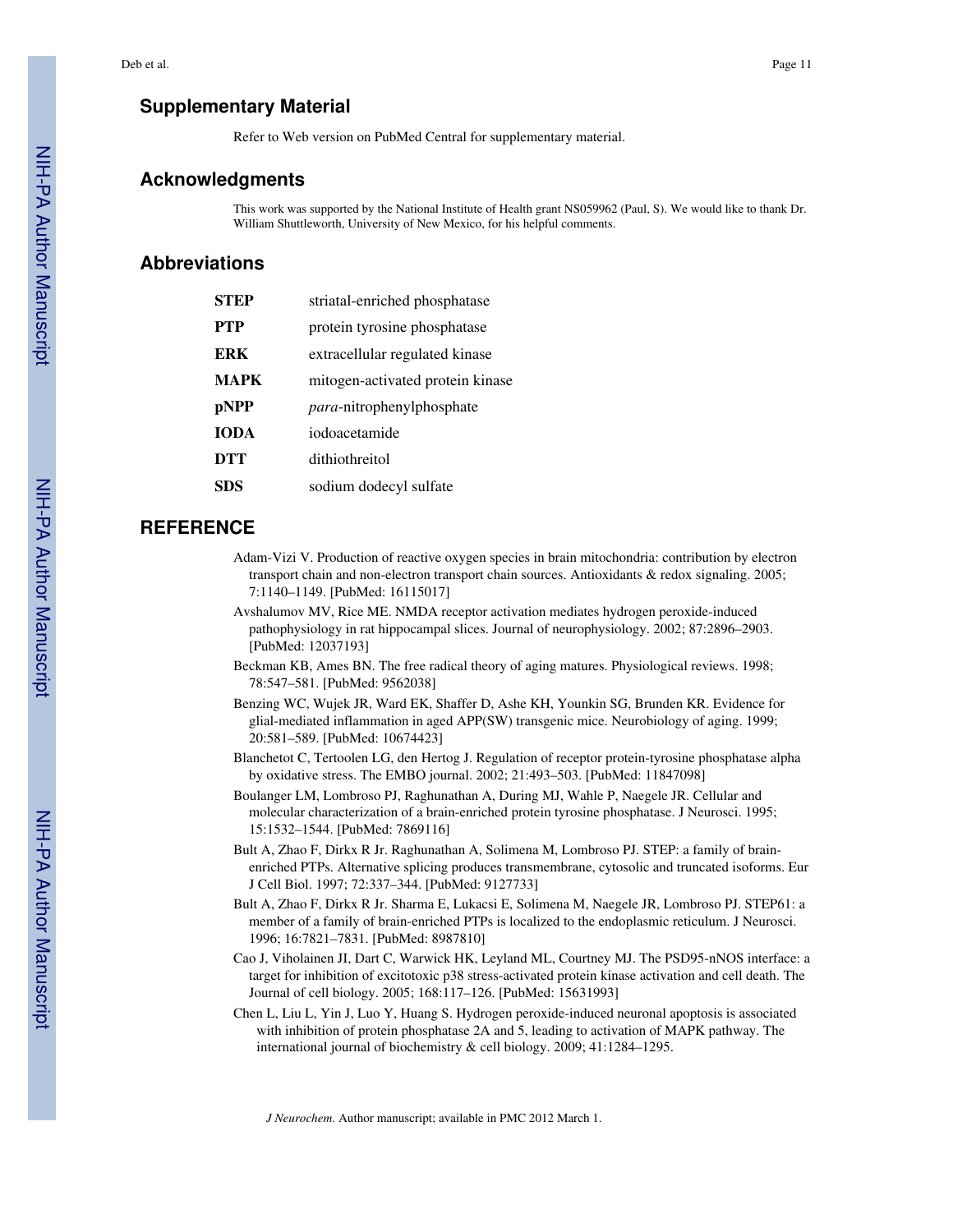- Chin CN, Sachs JN, Engelman DM. Transmembrane homodimerization of receptor-like protein tyrosine phosphatases. FEBS letters. 2005; 579:3855–3858. [PubMed: 15978577]
- Choi WS, Eom DS, Han BS, Kim WK, Han BH, Choi EJ, Oh TH, Markelonis GJ, Cho JW, Oh YJ. Phosphorylation of p38 MAPK induced by oxidative stress is linked to activation of both caspase-8- and -9-mediated apoptotic pathways in dopaminergic neurons. The Journal of biological chemistry. 2004; 279:20451–20460. [PubMed: 14993216]
- den Hertog J. Protein-tyrosine phosphatases in development. Mech Dev. 1999; 85:3–14. [PubMed: 10415342]
- den Hertog J, Ostman A, Bohmer FD. Protein tyrosine phosphatases: regulatory mechanisms. The FEBS journal. 2008; 275:831–847. [PubMed: 18298791]
- Desagher S, Glowinski J, Premont J. Astrocytes protect neurons from hydrogen peroxide toxicity. J Neurosci. 1996; 16:2553–2562. [PubMed: 8786431]
- Desai DM, Sap J, Schlessinger J, Weiss A. Ligand-mediated negative regulation of a chimeric transmembrane receptor tyrosine phosphatase. Cell. 1993; 73:541–554. [PubMed: 8490965]
- Du Y, Ma Z, Lin S, Dodel RC, Gao F, Bales KR, Triarhou LC, Chernet E, Perry KW, Nelson DL, Luecke S, Phebus LA, Bymaster FP, Paul SM. Minocycline prevents nigrostriatal dopaminergic neurodegeneration in the MPTP model of Parkinson's disease. Proceedings of the National Academy of Sciences of the United States of America. 2001; 98:14669–14674. [PubMed: 11724929]
- Finkel T. Oxygen radicals and signaling. Current opinion in cell biology. 1998; 10:248–253. [PubMed: 9561849]
- Fonfria E, Marshall IC, Boyfield I, Skaper SD, Hughes JP, Owen DE, Zhang W, Miller BA, Benham CD, McNulty S. Amyloid beta-peptide(1–42) and hydrogen peroxide-induced toxicity are mediated by TRPM2 in rat primary striatal cultures. Journal of neurochemistry. 2005; 95:715–723. [PubMed: 16104849]
- Fukada M, Fujikawa A, Chow JP, Ikematsu S, Sakuma S, Noda M. Protein tyrosine phosphatase receptor type Z is inactivated by ligand-induced oligomerization. FEBS letters. 2006; 580:4051– 4056. [PubMed: 16814777]
- Groen A, Overvoorde J, van der Wijk T, den Hertog J. Redox regulation of dimerization of the receptor protein-tyrosine phosphatases RPTPalpha, LAR, RPTPmu and CD45. The FEBS journal. 2008; 275:2597–2604. [PubMed: 18422654]
- Groen A, Lemeer S, van der Wijk T, Overvoorde J, Heck AJ, Ostman A, Barford D, Slijper M, den Hertog J. Differential oxidation of protein-tyrosine phosphatases. The Journal of biological chemistry. 2005; 280:10298–10304. [PubMed: 15623519]
- Hunter T. Protein kinases and phosphatases: the yin and yang of protein phosphorylation and signaling. Cell. 1995; 80:225–236. [PubMed: 7834742]
- Hunter T. Tyrosine phosphorylation: thirty years and counting. Current opinion in cell biology. 2009; 21:140–146. [PubMed: 19269802]
- Jiang G, den Hertog J, Hunter T. Receptor-like protein tyrosine phosphatase alpha homodimerizes on the cell surface. Mol Cell Biol. 2000; 20:5917–5929. [PubMed: 10913175]
- Jiang G, den Hertog J, Su J, Noel J, Sap J, Hunter T. Dimerization inhibits the activity of receptor-like protein-tyrosine phosphatase-alpha. Nature. 1999; 401:606–610. [PubMed: 10524630]
- Johnson KG, Van Vactor D. Receptor protein tyrosine phosphatases in nervous system development. Physiological reviews. 2003; 83:1–24. [PubMed: 12506125]
- Kawasaki H, Morooka T, Shimohama S, Kimura J, Hirano T, Gotoh Y, Nishida E. Activation and involvement of p38 mitogen-activated protein kinase in glutamate-induced apoptosis in rat cerebellar granule cells. The Journal of biological chemistry. 1997; 272:18518–18521. [PubMed: 9228012]
- Kurup P, Zhang Y, Xu J, Venkitaramani DV, Haroutunian V, Greengard P, Nairn AC, Lombroso PJ. Abeta-mediated NMDA receptor endocytosis in Alzheimer's disease involves ubiquitination of the tyrosine phosphatase STEP61. J Neurosci. 2010; 30:5948–5957. [PubMed: 20427654]
- Lee K, Esselman WJ. Inhibition of PTPs by H(2)O(2) regulates the activation of distinct MAPK pathways. Free radical biology & medicine. 2002; 33:1121–1132. [PubMed: 12374624]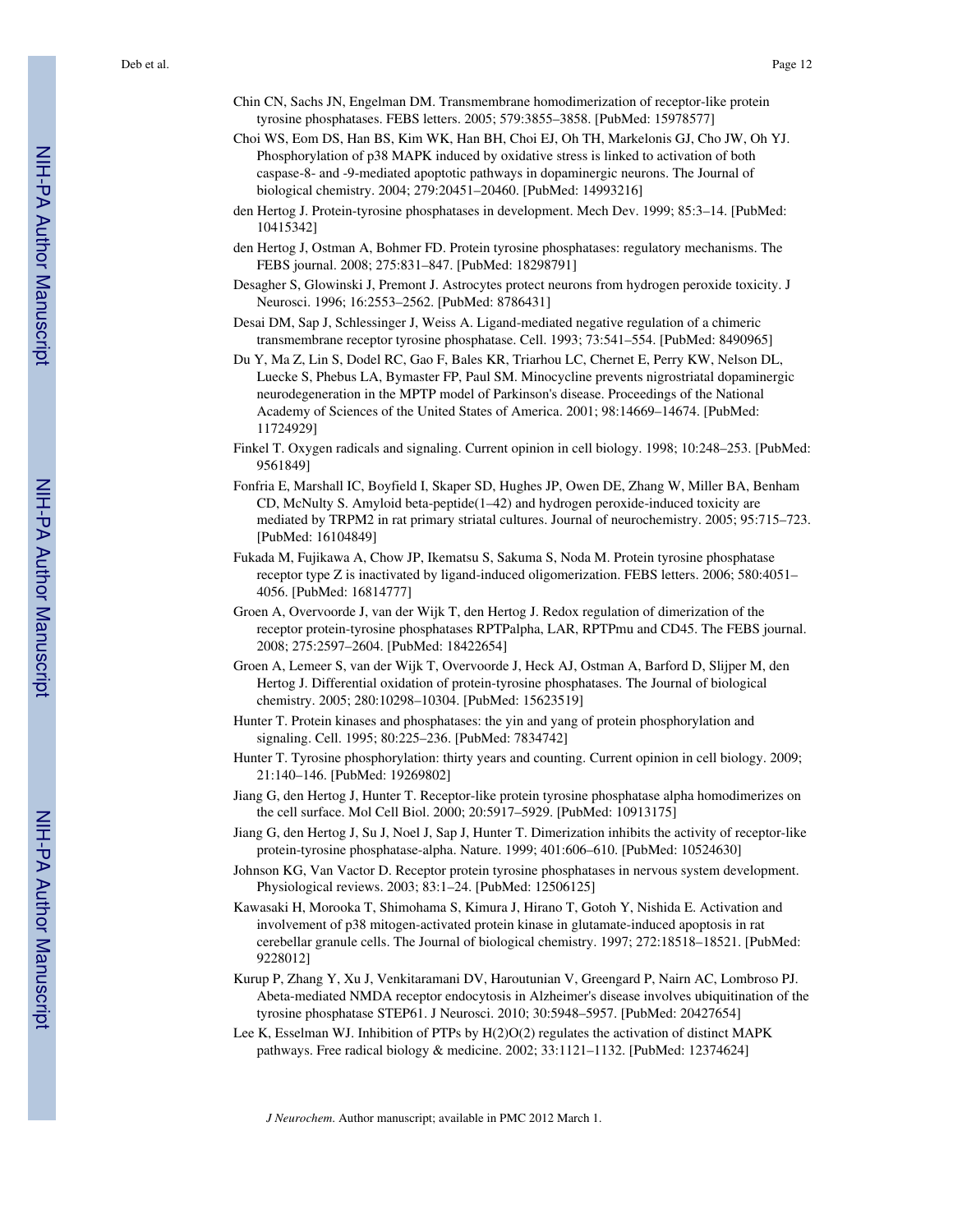- Lee S, Faux C, Nixon J, Alete D, Chilton J, Hawadle M, Stoker AW. Dimerization of protein tyrosine phosphatase sigma governs both ligand binding and isoform specificity. Mol Cell Biol. 2007; 27:1795–1808. [PubMed: 17178832]
- Lee SR, Kwon KS, Kim SR, Rhee SG. Reversible inactivation of protein-tyrosine phosphatase 1B in A431 cells stimulated with epidermal growth factor. The Journal of biological chemistry. 1998; 273:15366–15372. [PubMed: 9624118]
- Lemmon MA, Schlessinger J. Regulation of signal transduction and signal diversity by receptor oligomerization. Trends Biochem Sci. 1994; 19:459–463. [PubMed: 7855887]
- Luo J, Kintner DB, Shull GE, Sun D. ERK1/2-p90RSK-mediated phosphorylation of Na+/H+ exchanger isoform 1. A role in ischemic neuronal death. The Journal of biological chemistry. 2007; 282:28274–28284. [PubMed: 17664275]
- Meng K, Rodriguez-Pena A, Dimitrov T, Chen W, Yamin M, Noda M, Deuel TF. Pleiotrophin signals increased tyrosine phosphorylation of beta beta-catenin through inactivation of the intrinsic catalytic activity of the receptor-type protein tyrosine phosphatase beta/zeta. Proceedings of the National Academy of Sciences of the United States of America. 2000; 97:2603–2608. [PubMed: 10706604]
- Nguyen TH, Liu J, Lombroso PJ. Striatal enriched phosphatase 61 dephosphorylates Fyn at phosphotyrosine 420. The Journal of biological chemistry. 2002; 277:24274–24279. [PubMed: 11983687]
- Noordman YE, Augustus ED, Schepens JT, Chirivi RG, Rios P, Pulido R, Hendriks WJ. Multimerisation of receptor-type protein tyrosine phosphatases PTPBR7 and PTPSL attenuates enzymatic activity. Biochim Biophys Acta. 2008; 1783:275–286. [PubMed: 18068678]
- Numakawa Y, Matsumoto T, Yokomaku D, Taguchi T, Niki E, Hatanaka H, Kunugi H, Numakawa T. 17beta-estradiol protects cortical neurons against oxidative stress-induced cell death through reduction in the activity of mitogen-activated protein kinase and in the accumulation of intracellular calcium. Endocrinology. 2007; 148:627–637. [PubMed: 17082253]
- Oyama T, Goto S, Nishi T, Sato K, Yamada K, Yoshikawa M, Ushio Y. Immunocytochemical localization of the striatal enriched protein tyrosine phosphatase in the rat striatum: a light and electron microscopic study with a complementary DNA-generated polyclonal antibody. Neuroscience. 1995; 69:869–880. [PubMed: 8596655]
- Paul S, Lombroso PJ. Receptor and nonreceptor protein tyrosine phosphatases in the nervous system. Cell Mol Life Sci. 2003; 60:2465–2482. [PubMed: 14625689]
- Paul S, Connor JA. NR2B-NMDA receptor mediated increases in intracellular Ca(2+) concentration regulate the tyrosine phosphatase, STEP, and ERK MAP kinase signaling. Journal of neurochemistry. 2010; 114:1107. [PubMed: 20524968]
- Paul S, Nairn AC, Wang P, Lombroso PJ. NMDA-mediated activation of the tyrosine phosphatase STEP regulates the duration of ERK signaling. Nat Neurosci. 2003; 6:34–42. [PubMed: 12483215]
- Paul S, Snyder GL, Yokakura H, Picciotto MR, Nairn AC, Lombroso PJ. The Dopamine/D1 receptor mediates the phosphorylation and inactivation of the protein tyrosine phosphatase STEP via a PKA-dependent pathway. J Neurosci. 2000; 20:5630–5638. [PubMed: 10908600]
- Paul S, Olausson P, Venkitaramani DV, Ruchkina I, Moran TD, Tronson N, Mills E, Hakim S, Salter MW, Taylor JR, Lombroso PJ. The striatal-enriched protein tyrosine phosphatase gates long-term potentiation and fear memory in the lateral amygdala. Biol Psychiatry. 2007; 61:1049–1061. [PubMed: 17081505]
- Paulsen CE, Carroll KS. Orchestrating redox signaling networks through regulatory cysteine switches. ACS Chem Biol. 2009; 5:47–62. [PubMed: 19957967]
- Pawson T. Protein modules and signalling networks. Nature. 1995; 373:573–580. [PubMed: 7531822]
- Pelkey KA, Askalan R, Paul S, Kalia LV, Nguyen TH, Pitcher GM, Salter MW, Lombroso PJ. Tyrosine phosphatase STEP is a tonic brake on induction of long-term potentiation. Neuron. 2002; 34:127–138. [PubMed: 11931747]
- Poddar R, Deb I, Mukherjee S, Paul S. NR2B-NMDA receptor mediated modulation of the tyrosine phosphatase STEP regulates glutamate induced neuronal cell death. Journal of neurochemistry. 2010 In Press.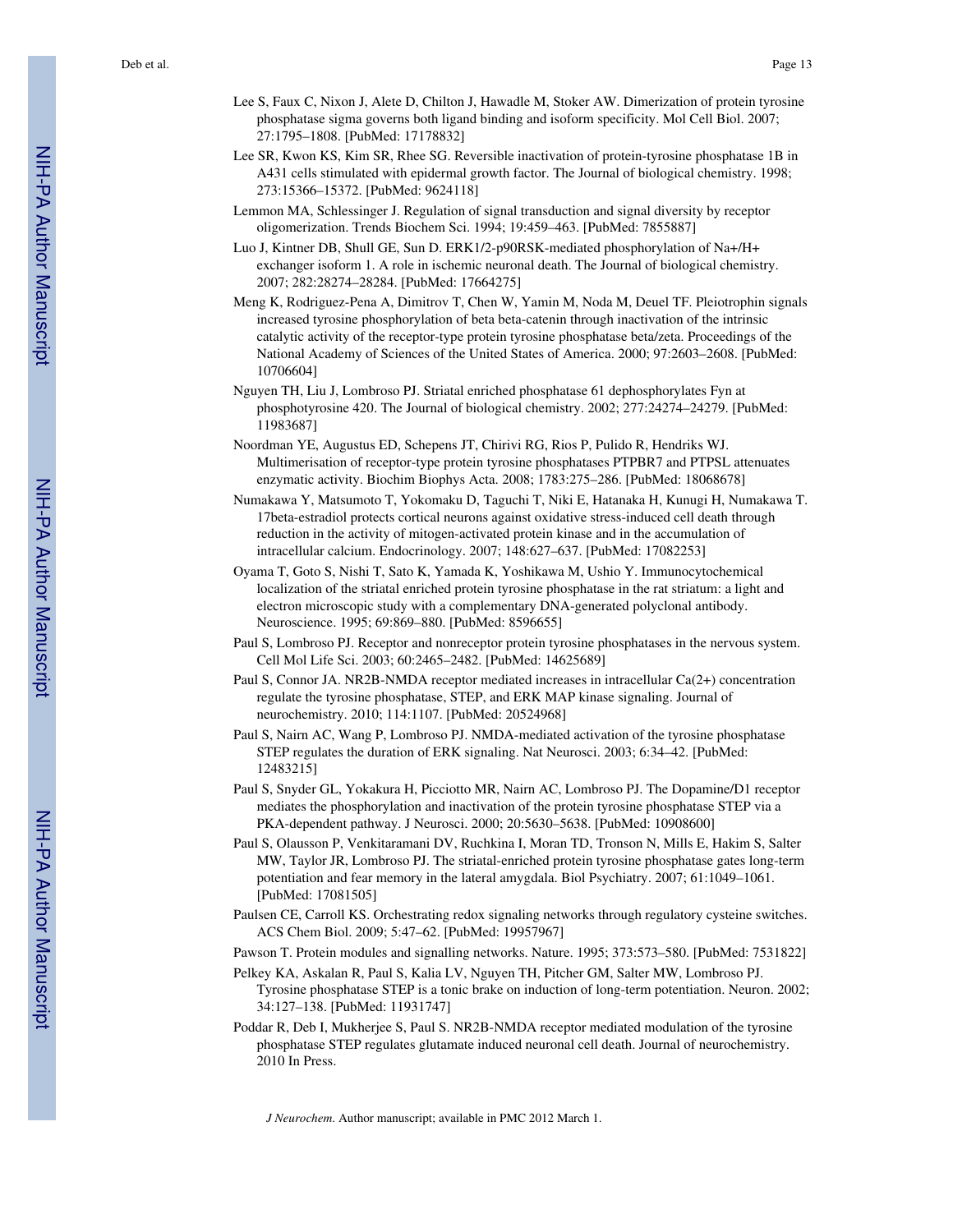- Pulido R, Zuniga A, Ullrich A. PTP-SL and STEP protein tyrosine phosphatases regulate the activation of the extracellular signal-regulated kinases ERK1 and ERK2 by association through a kinase interaction motif. The EMBO journal. 1998; 17:7337–7350. [PubMed: 9857190]
- Shen C, Chen Y, Liu H, Zhang K, Zhang T, Lin A, Jing N. Hydrogen peroxide promotes Abeta production through JNK-dependent activation of gamma-secretase. The Journal of biological chemistry. 2008; 283:17721–17730. [PubMed: 18436531]
- Snyder EM, Nong Y, Almeida CG, Paul S, Moran T, Choi EY, Nairn AC, Salter MW, Lombroso PJ, Gouras GK, Greengard P. Regulation of NMDA receptor trafficking by amyloid-beta. Nat Neurosci. 2005; 8:1051–1058. [PubMed: 16025111]
- Stanciu M, Wang Y, Kentor R, Burke N, Watkins S, Kress G, Reynolds I, Klann E, Angiolieri MR, Johnson JW, DeFranco DB. Persistent activation of ERK contributes to glutamate-induced oxidative toxicity in a neuronal cell line and primary cortical neuron cultures. The Journal of biological chemistry. 2000; 275:12200–12206. [PubMed: 10766856]
- Stoker A. Methods for identifying extracellular ligands of RPTPs. Methods. 2005a; 35:80–89. [PubMed: 15588989]
- Stoker AW. Protein tyrosine phosphatases and signalling. J Endocrinol. 2005b; 185:19–33. [PubMed: 15817824]
- Toledano-Katchalski H, Tiran Z, Sines T, Shani G, Granot-Attas S, den Hertog J, Elson A. Dimerization in vivo and inhibition of the nonreceptor form of protein tyrosine phosphatase epsilon. Mol Cell Biol. 2003; 23:5460–5471. [PubMed: 12861030]
- Tonks NK. Redox redux: revisiting PTPs and the control of cell signaling. Cell. 2005; 121:667–670. [PubMed: 15935753]
- Tonks NK. Protein tyrosine phosphatases: from genes, to function, to disease. Nature reviews. 2006; 7:833–846.
- Tuerxun T, Numakawa T, Adachi N, Kumamaru E, Kitazawa H, Kudo M, Kunugi H. SA4503, a sigma-1 receptor agonist, prevents cultured cortical neurons from oxidative stress-induced cell death via suppression of MAPK pathway activation and glutamate receptor expression. Neuroscience letters. 2010; 469:303–308. [PubMed: 20025928]
- van der Wijk T, Overvoorde J, den Hertog J. H2O2-induced intermolecular disulfide bond formation between receptor protein-tyrosine phosphatases. The Journal of biological chemistry. 2004; 279:44355–44361. [PubMed: 15294898]
- Walchli S, Espanel X, Hooft van Huijsduijnen R. Sap-1/PTPRH activity is regulated by reversible dimerization. Biochem Biophys Res Commun. 2005; 331:497–502. [PubMed: 15850787]
- Wu YN, Martella G, Johnson SW. Rotenone enhances N-methyl-D-aspartate currents by activating a tyrosine kinase in rat dopamine neurons. Neuroreport. 2007; 18:1813–1816. [PubMed: 18090317]
- Xu J, Kurup P, Zhang Y, Goebel-Goody SM, Wu PH, Hawasli AH, Baum ML, Bibb JA, Lombroso PJ. Extrasynaptic NMDA receptors couple preferentially to excitotoxicity via calpain-mediated cleavage of STEP. J Neurosci. 2009; 29:9330–9343. [PubMed: 19625523]
- Xu Z, Weiss A. Negative regulation of CD45 by differential homodimerization of the alternatively spliced isoforms. Nature immunology. 2002; 3:764–771. [PubMed: 12134145]
- Zhang Y, Venkitaramani DV, Gladding CM, Zhang Y, Kurup P, Molnar E, Collingridge GL, Lombroso PJ. The tyrosine phosphatase STEP mediates AMPA receptor endocytosis after metabotropic glutamate receptor stimulation. J Neurosci. 2008; 28:10561–10566. [PubMed: 18923032]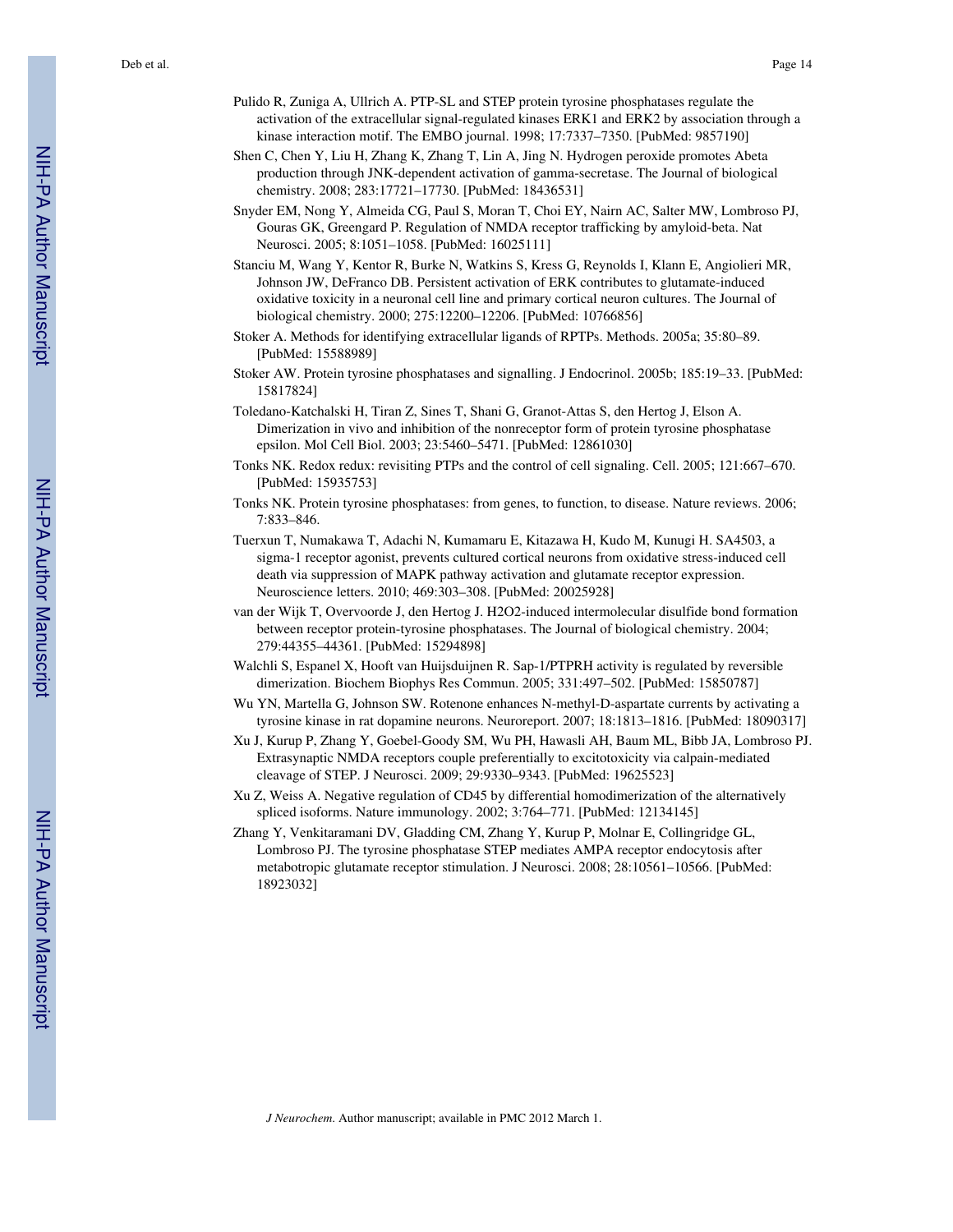

#### **Figure 1.**

 $STEP_{61}$  forms homodimers in intact cells. V5- and myc-tagged  $STEP_{61}$  or  $STEP_{46}$  were coexpressed in HEK 293 cells. STEP was immunoprecipitated using anti-V5 (A, C, D) or antimyc (B) antibodies followed by immunoblot analysis. Blots were probed with anti-myc (A, C and D - upper panel; B - middle panel) and anti-V5 (A, C and D - middle panel; B - upper panel) antibodies. Expression of myc-tagged  $\text{STEP}_{61}$  (A, C and D),  $\text{STEP}_{46}$  (C and D) and V5-tagged STEP $_{61}$  (B) in the total lysate was monitored in the lower panel.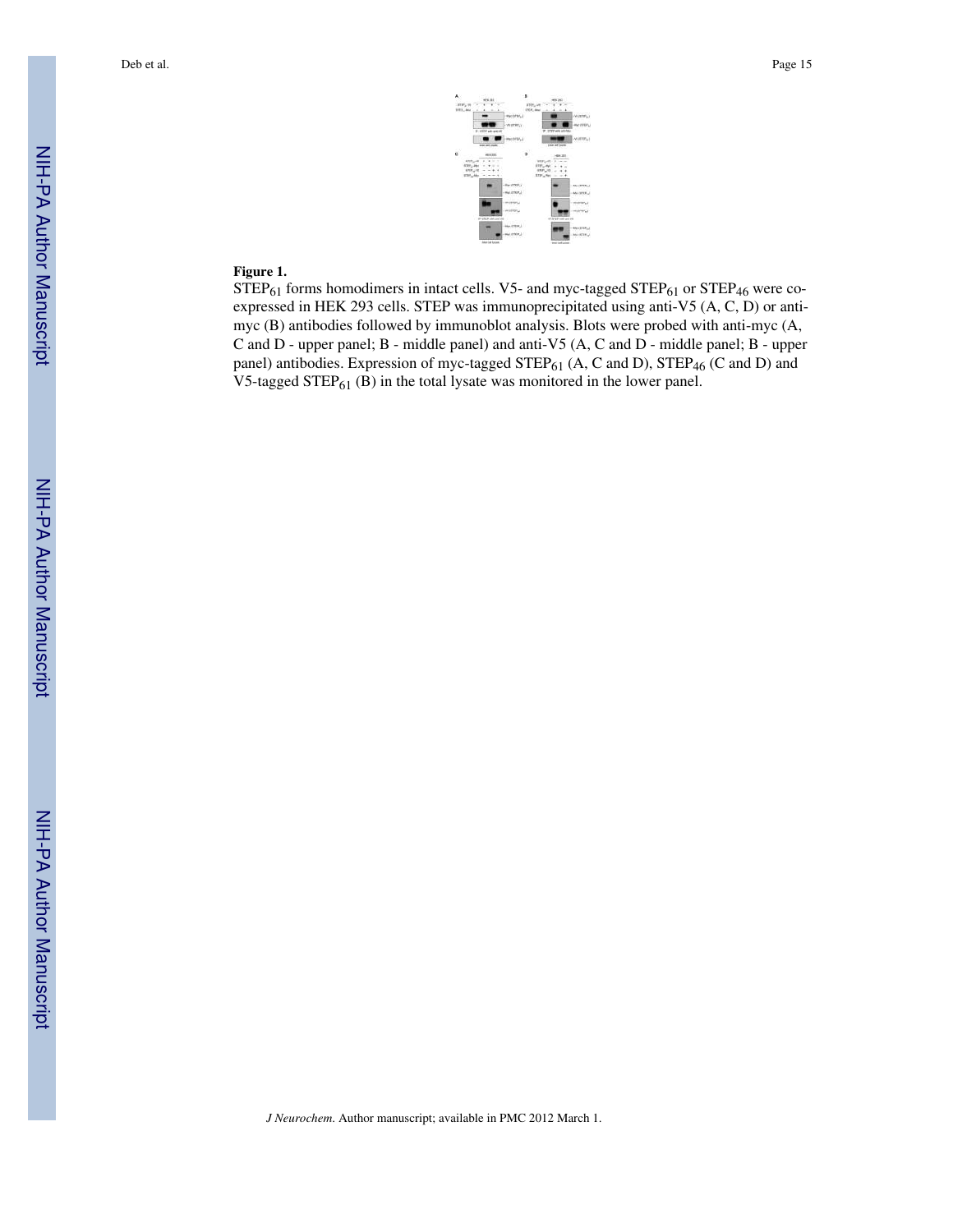

#### **Figure 2.**

Role of N-terminal region of  $STEP_{61}$  in homodimer formation. (A) Schematic representation of the deletion mutants of  $STEP_{61}$  used in the co-immunoprecipitation experiments depicted in B, C and D. The domains deleted were tyrosine phosphatase domain (ΔPTP), polyproline rich region 1 (ΔPP1), polyproline rich region 2 (ΔPP2), Kinase interacting motif (ΔKIM), Nterminal amino acids 2 – 83 Δ(aa 2–83) and 84–171 Δ(aa 84–171) . (B, C, and D) V5- and myc-tagged STEP $_{61}$  deletion mutants were expressed in HEK 293 cells. Following immunoprecipitation of V5-tagged STEP<sub>61</sub> co-immunoprecipitation of myc-tagged STEP61was determined using anti-myc antibody (upper panel). Blots were re-probed with anti-V5 antibody (middle panel). Equal expression of myc-tagged  $STEP_{61}$  in total lysate was determined by immunoblot analysis using anti-myc antibody (lower panel).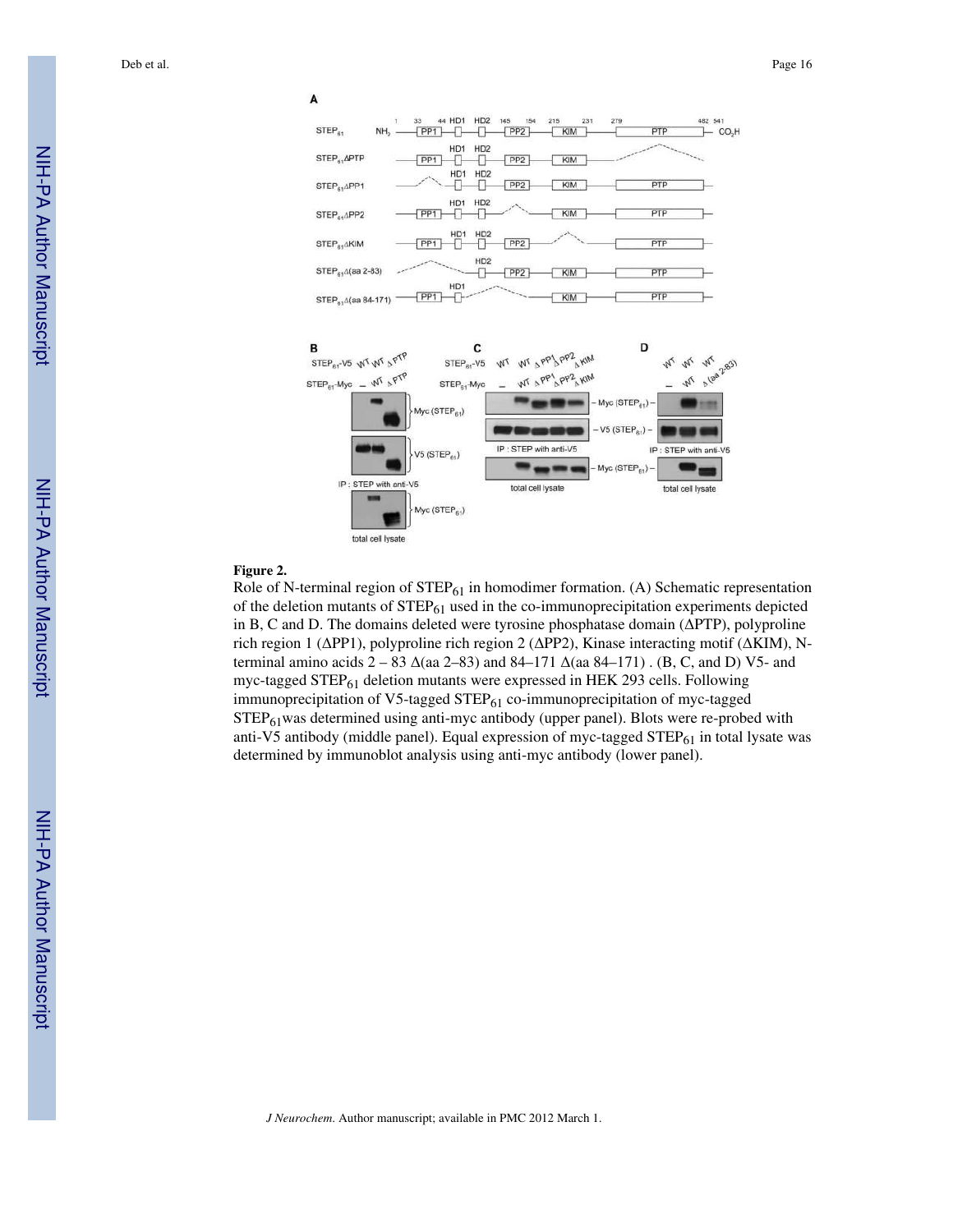

#### **Figure 3.**

Cys 65 and Cys 76 are required for intermolecular disulfide bond formation. (A) Schematic diagram of  $STEP_{61}$  showing the positions of all the cysteine residues (in bold) in the Nterminal domain within aa  $2-83$ . (B) HEK 293 cells expressing V5- and myc-tagged STEP $_{61}$ WT were treated with DTT (50 mM) for 30 min. (C, D) V5 and myc-tagged STEP $_{61}$  WT or single and double mutants of Cys 2, Cys3, Cys 65 and Cys 76 were expressed in HEK 293 cells. (B, C, D) Upon immunoprecipitation of  $STEP_{61}$  with anti-V5, co-immunoprecipitation of myc-tagged  $STEP_{61}$  was determined by probing the blots with anti-myc antibody (upper panel). Blots were re-probed with anti-V5 antibody (middle panel). Expression of myctagged  $STEP_{61}$  in total lysate was determined by immunoblot analysis using anti-myc antibody (lower panel). Quantification of co-immunoprecipitated  $\text{STEP}_{61}$ -myc band (B, C, D - upper panel) was done by computer-assisted densitometry and Image J analysis. Values are mean  $\pm$  SEM (n = 3). \* Indicates significant difference from DTT untreated control (B) or WT (C, D) ( $p \le 0.0001$ ).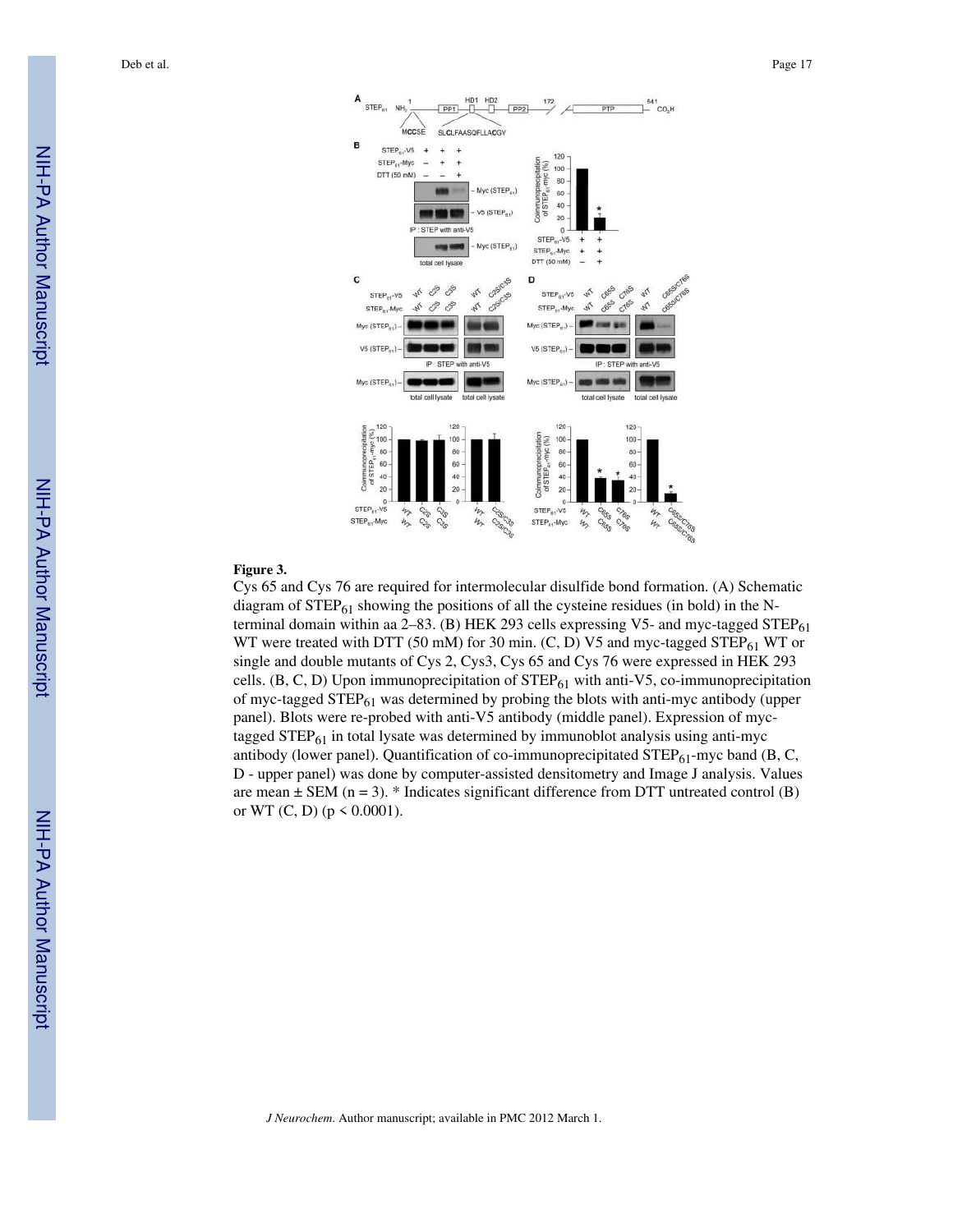

#### **Figure 4.**

 $H<sub>2</sub>O<sub>2</sub>$  induced increase in dimer and higher order oligomer formation of STEP $_{61}$ . HEK 293 cells transfected with V5- and myc-tagged  $STEP_{61}$  (A, C) or V5-tagged  $STEP_{61}$  (B and D) were stimulated (A, B) for 5 min with different concentration of  $H_2O_2$  or (C, D) with 10 mM  $H_2O_2$  for different time periods. (A, C) STEP<sub>61</sub> was immunoprecipitated with anti-V5 antibody. Blots were probed with anti-myc (upper panel) and anti-V5 (middle panel) antibodies. Expression of myc-tagged  $STEP_{61}$  in total lysate was analyzed with anti-myc antibody (lower panel). (B, D) Equal amount of protein from each sample, was prepared under non-reducing conditions (without β-mercaptoethanol) to investigate oligomer formation (upper panel). Another part was loaded under reducing conditions (withβmercaptoethanol) to check expression levels (middle panel). Immunoblots were probed with anti-V5 antibody. Total tubulin was also analyzed to indicate equal protein loading (lower panel). Quantification of  $(A, C -$  upper panel) co-immunoprecipitated STEP $_{61}$ -myc band and  $(B, D)$  oligomeric forms of STEP $_{61}$  in non-reducing gels (bands at 100 kDa and above) was done by computer-assisted densitometry and Image J analysis. Values are mean  $\pm$  SEM (n = 3).  $*$  Indicates significant difference from untreated control ( $p \le 0.001$ ).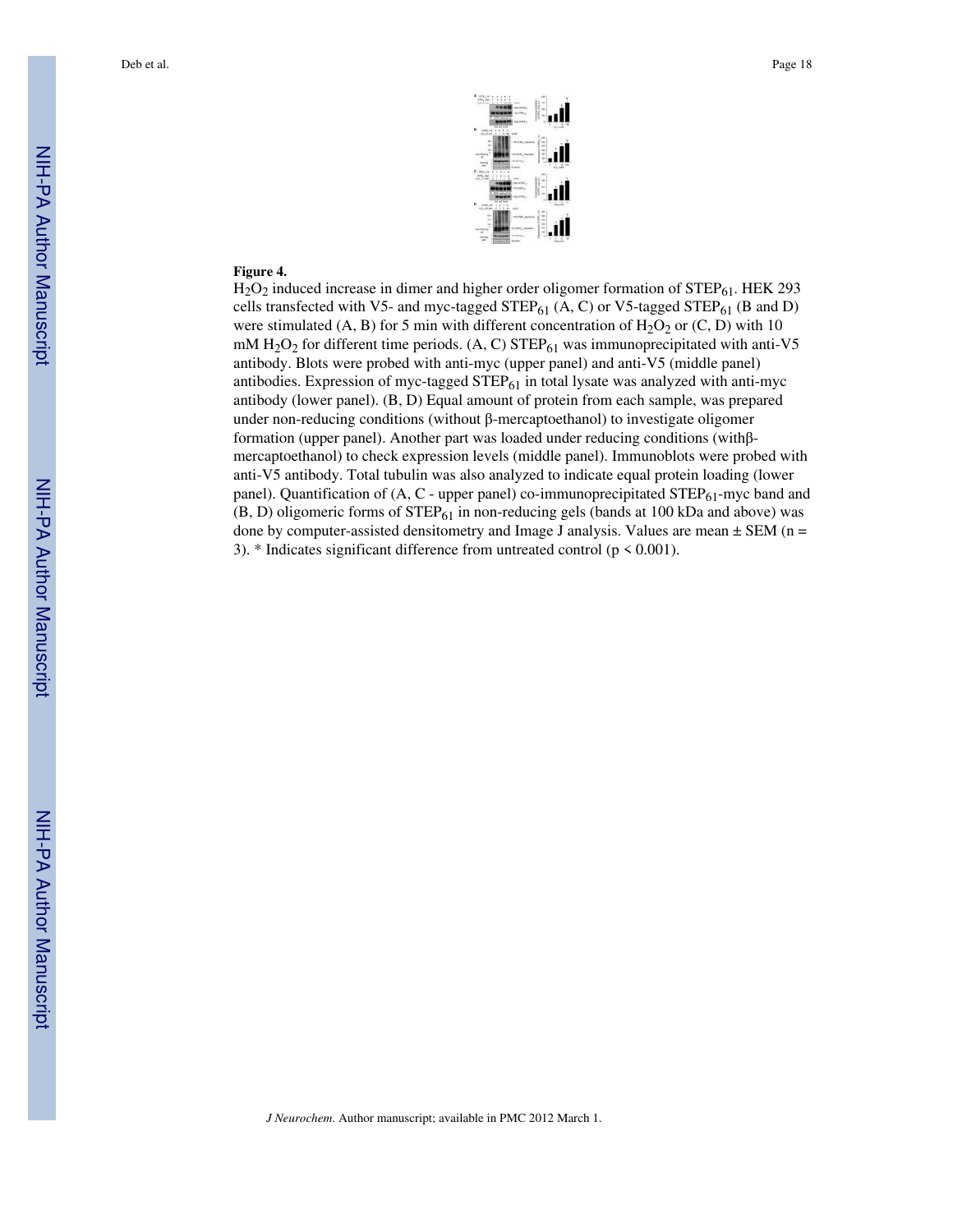

#### **Figure 5.**

Involvement of cysteine residues in  $H_2O_2$  induced dimerization of  $STEP_{61}$ . WT  $STEP_{61}$  or its mutant STEP<sub>61</sub> C65S/C76S tagged with V5- or myc-epitope co-expressed in HEK 293 cells were stimulated with 10 mM  $H<sub>2</sub>O<sub>2</sub>$  for 5 min. STEP was immunoprecipitated using anti-V5 antibody. Blots were probed with anti-myc (upper panel) and anti-V5 (middle panel) antibodies. Total lysate was analyzed with anti-myc antibody (lower panel). Quantification of coimmunoprecipitated  $STEP_{61}$ -myc band (upper panel) was done by computer-assisted densitometry and Image J analysis. Values are mean  $\pm$  SEM (n = 3). \*Indicates significant difference from corresponding untreated controls ( $p \le 0.0001$ ). # Indicates significant difference from  $H_2O_2$  treated STEP<sub>61</sub>-V5 WT samples (p < 0.0001).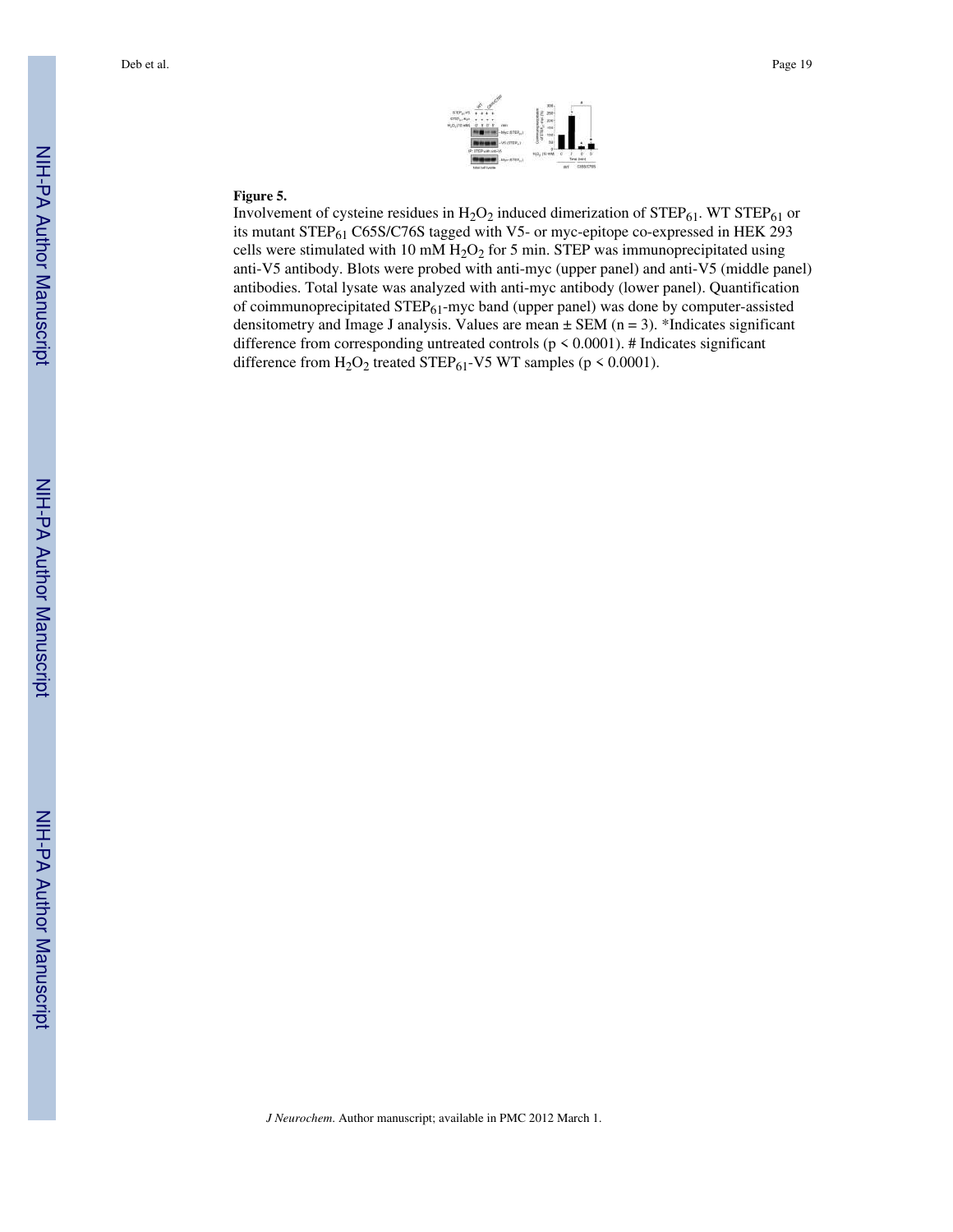

#### **Figure 6.**

 $H_2O_2$  induced decrease in STEP $_{61}$  activity. HEK 293 cells expressing V5-and myc-tagged  $STEP_{61}$  or its mutant (STEP<sub>61</sub> C65S/C76S) were stimulated with 10 mM  $H_2O_2$  for the specified time periods. (A, B) STEP $_{61}$  was immunoprecipitated from H<sub>2</sub>O<sub>2</sub> treated (5 min) and untreated cells using anti-V5 antibody. (A) PTP activity was assayed using pNPP as a substrate. Quantitative measurement of the formation of para-nitrophenolate is represented as mean  $\pm$  SEM (n = 4). \* Indicates significant difference from untreated STEP<sub>61</sub> mutant (p  $\leq$  0.001). # Indicates significant difference from the untreated WT or mutant ( $p \leq 0.001$ ). (B) Immunoprecipitated STEP<sub>61</sub> was incubated with phospho-ERK2 ( $T^P EY^P$ -ERK2) purified protein for 30 min at 30°C. Phosphorylation of ERK2 was analyzed with anti-TEY<sup>P</sup>-ERK  $1/2$  (first panel) antibody. Dimerization of  $STEP_{61}$  in the same samples was analyzed by reprobing the blot with anti-myc (third panel) and anti-V5 (fourth panel) antibodies. Blots were also re-probed with anti-ERK2 antibody (second panel). To determine the phosphorylation of the input phospho-ERK2, for each experiment, equal amount of the purified protein was incubated in buffer alone for 30 min at 30°C and then processed for immunoblot analysis with anti-TEY<sup>P</sup>-ERK1/2 (fifth panel) and ERK2 (sixth panel) antibodies. Extent of phosphorylation of phospho-ERK2 in the absence and presence of  $STEP<sub>61</sub>$  (first and fifth panel) was determined by computer-assisted densitometry and Image J analysis. Values are mean  $\pm$  SEM (n = 3). \*Indicates significant difference from untreated control ( $p \leq 0.001$ ).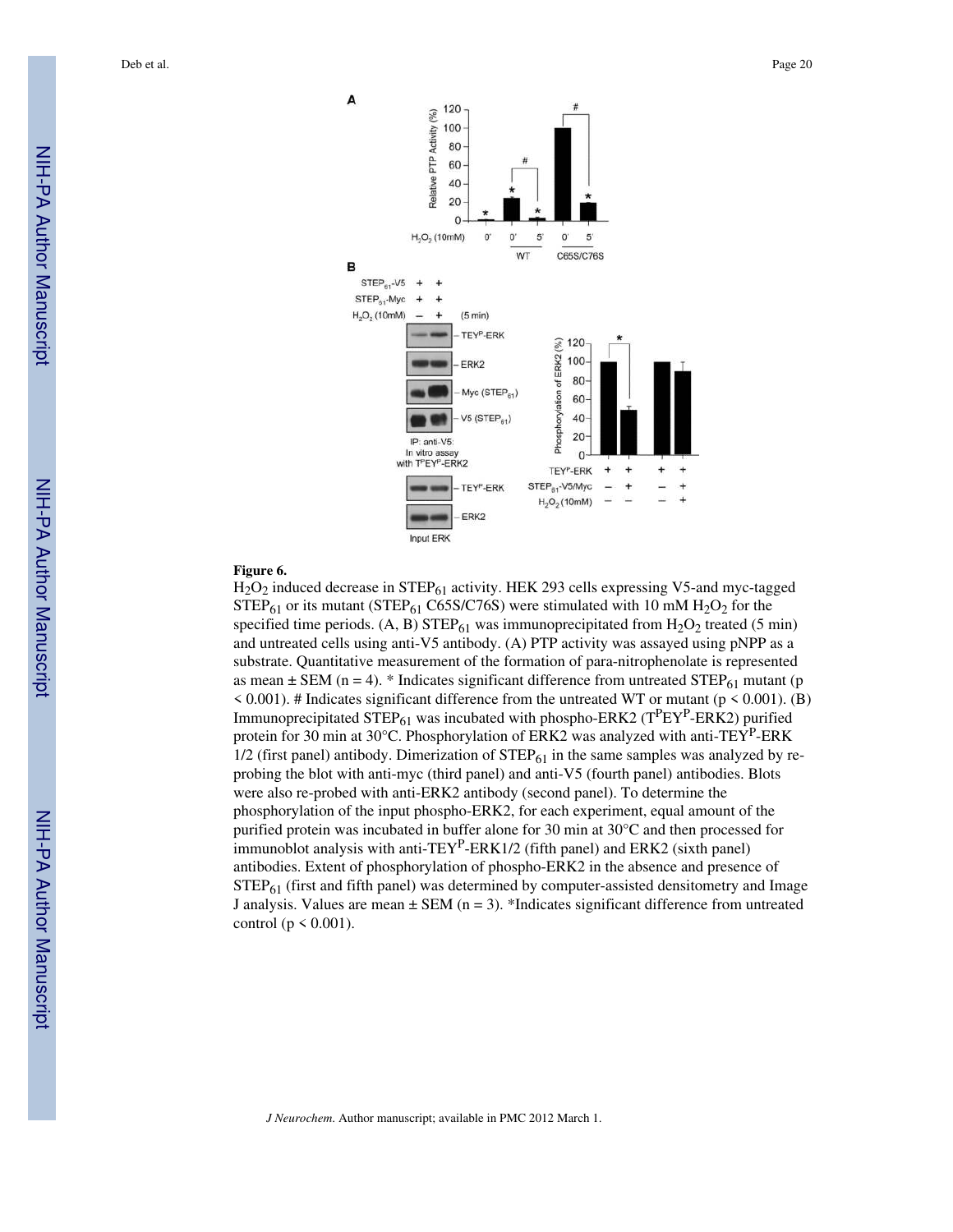

#### **Figure 7.**

Homodimerization of  $\text{STEP}_{61}$  in brain and cultured neurons. Equal amount of protein obtained from hippocampal, cortical and neuronal lysates prepared under reducing (with βmercaptoethanol) and non-reducing (without β-mercaptoethanol) conditions were processed for immunoblot analysis with anti-STEP antibody (top panel).